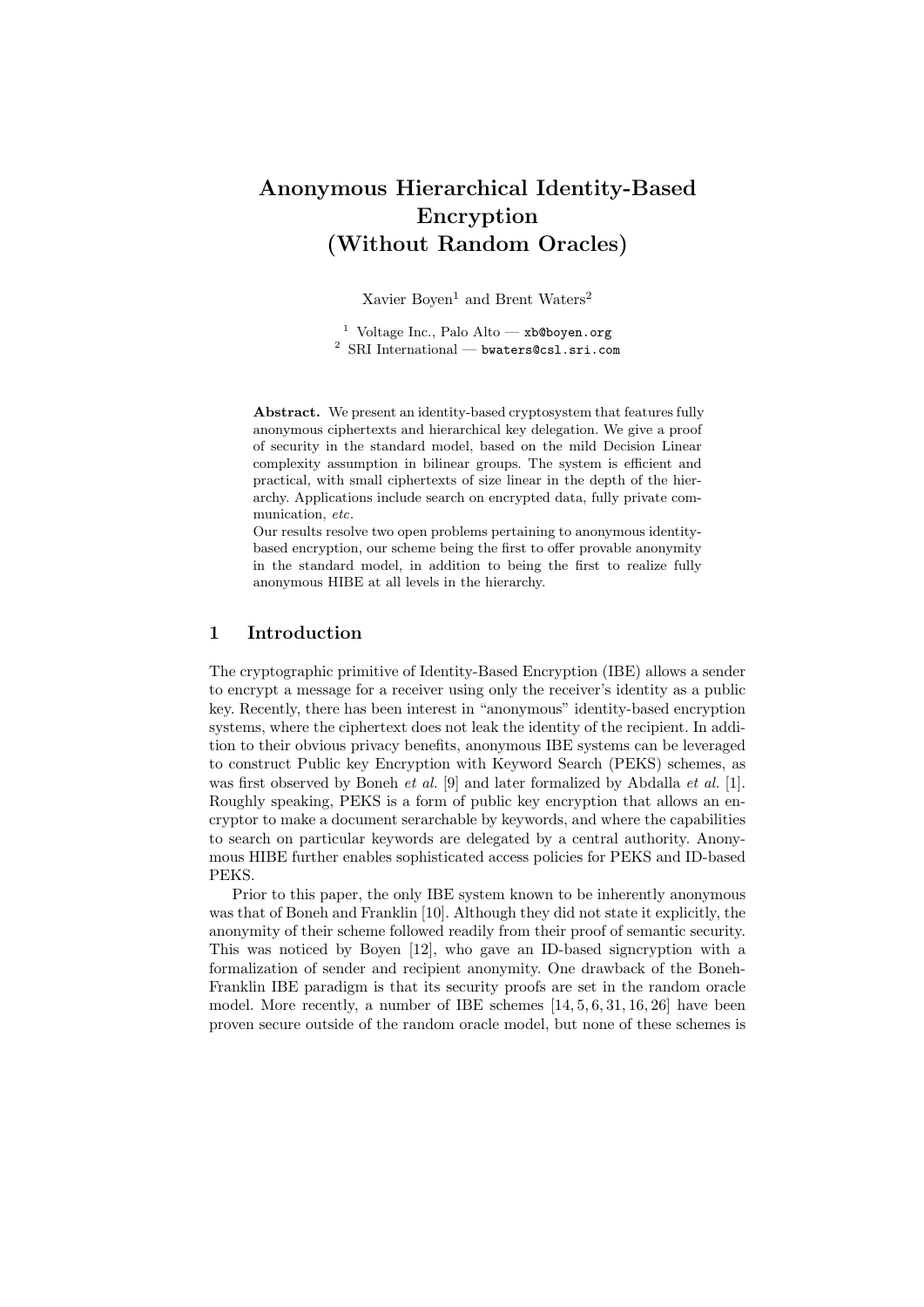anonymous. In particular, in the efficient schemes of Boneh and Boyen [5] and Waters [31], the identity is deterministically encoded in a simple manner within the exponent of an element of the bilinear group G. When these schemes are implemented using a "symmetric" bilinear pairing  $e : \mathbb{G} \times \mathbb{G} \to \mathbb{G}_T$ , it becomes trivial to test whether a given ciphertext was encrypted for a candidate identity.

A tempting workaround to this problem is to use an "asymmetric" pairing  $\mathbf{e} : \mathbb{G} \times \hat{\mathbb{G}} \to \mathbb{G}_T$  in the schemes that allow it, such as Boneh and Boyen's "BB<sub>1</sub>" and "BB2", and Waters' by extension. In those schemes, and under the additional assumption that Decision Diffie-Hellman is hard in G, one may prevent the use of the pairing as a direct test of whether a ciphertext is for a particular identity. Unfortunately, turning this observation into a formal security reduction would at the very least require making a strong assumption that is patently false in bilinear groups with symmetric pairings, and the approach would still fail to generalize to hierarchical IBE for fundamental reasons that are discussed later. Ideally, one would like a scheme that works indifferently with symmetric and asymmetric pairings, and generalizes to hierarchical identities.

The first anonymous IBE without random oracles was unveiled at the Rump Session of CRYPTO'05 by one of the authors, and is now described in Section 4. In a nutshell, the identity is split randomly into two blind components to prevent its recognition by the bilinear map, without making unduly strong assumptions. A second anonymous IBE without random oracles was recently proposed by Gentry [19], based on a different principle. In Gentry's scheme, the identity of a ciphertext cannot be tested because a crucial element of the ciphertext lives in the target group  $\mathbb{G}_T$  rather than the bilinear group  $\mathbb{G}$ . Gentry's scheme is very efficient and has a number of advantages, but unfortunately relies on a strong complexity assumption and does not generalize to hierarchical IBE.

In spite of these recent achievements, creating an Anonymous Hierarchical IBE (A-HIBE) scheme has remained a challenge. Even if we avail ourselves of random oracles, there simply does not exist any known hierarchical identitybased encryption scheme which is also anonymous. In particular, the Gentry-Silverberg [20] HIBE scheme is not anonymous, despite the fact that it derives from the Boneh-Franklin IBE scheme, which is anonymous. The numerous applications to searching on encrypted data motivated Abdalla et al. [1], in their CRYPTO'05 paper, to ask for the creation of an Anonymous HIBE system, preferably without random oracles, as an important open research problem.

# 1.1 Our Results

Our contribution is twofold. First, we build a simple and efficient Anonymous IBE scheme, and give a proof of security without random oracles. Second, we generalize our construction into a fully Anonymous HIBE scheme  $(i.e.,$  anonymous at all levels in the hierarchy), again with a proof without random oracles. Our approach gives a very efficient system in the non-hierarchical case, and remains practical for the shallow hierarchies that are likely to be encountered in most applications. The security of our systems is based on Boneh's  $et al. [8]$  De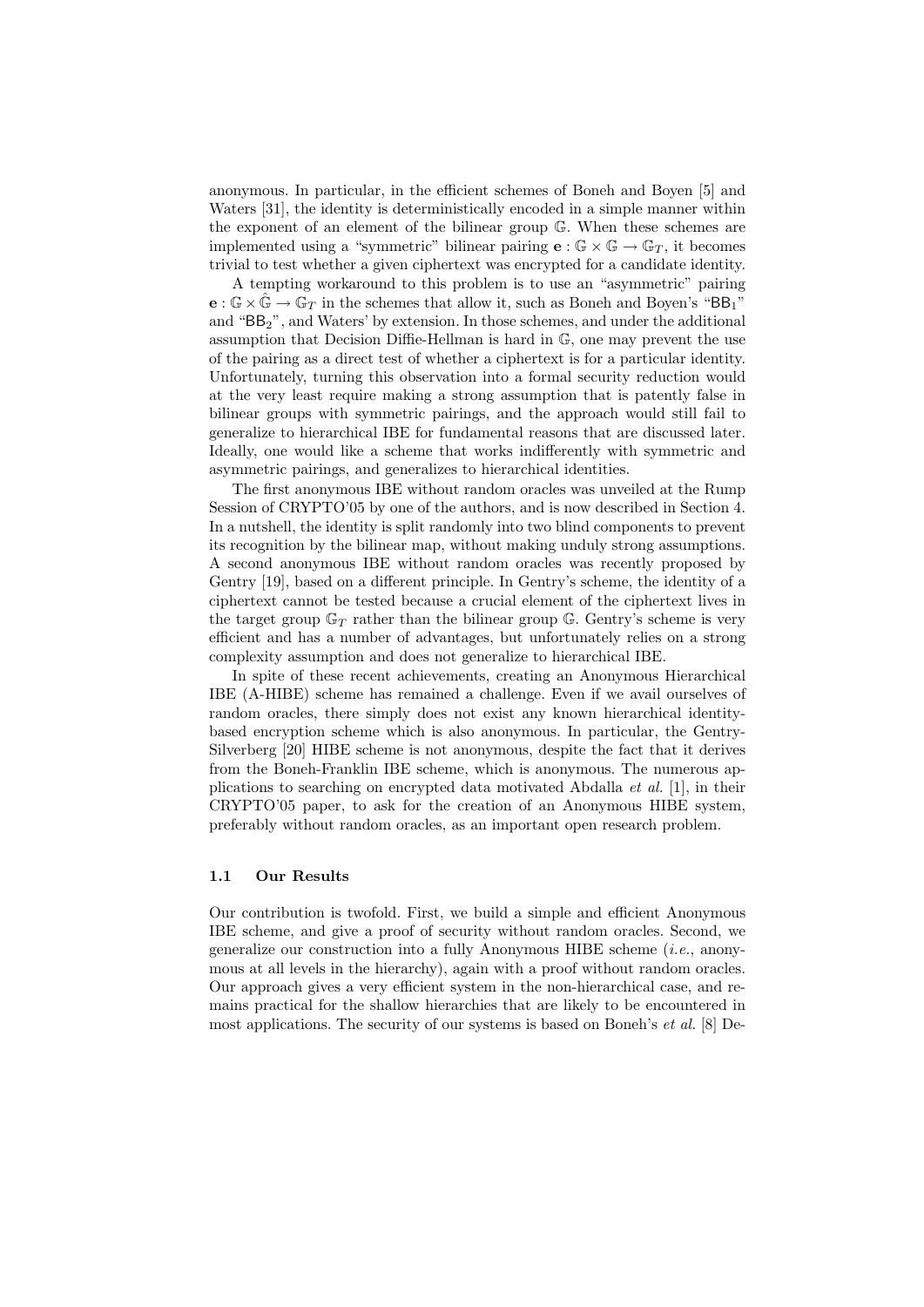cision Linear assumption, which is arguably one of the mildest useful complexity assumptions in the realm of bilinear groups.

At first sight, our construction bears a superficial resemblance to Boneh and Boyen's "BB<sub>1</sub>" HIBE scheme  $[5, \S4]$  — but with at least two big differences. First, we perform "linear splittings" on various portions of the ciphertext, to thwart the trial-and-error identity guessing to which other schemes fell prey. This idea gives us provable anonymity, even under symmetric pairings. Second, we use multiple parallel HIBE systems and re-randomize the keys between them upon each delegation. This is what lets us use the linear splitting technique at all levels of the hierarchy, but also poses a technical challenge in the security reduction which must now simulate multiple interacting HIBE systems at once. Solving this problem was the crucial step that gave us a hierarchy without destroying anonymity.

#### 1.2 Related Work

The concept of identity-based encryption was first proposed by Shamir [28] two decades ago. However, it was not until much later that Boneh and Franklin [10] and Cocks [17] presented the first practical solutions. The Boneh-Franklin IBE scheme was based on groups with efficiently computable bilinear maps, while the Cocks scheme was proven secure under the quadratic residuosity problem, which relies on the hardness of factoring. The security of either scheme was only proven in the random oracle model.

Canetti, Halevi, and Katz [14] suggested a weaker security notion for IBE, known as selective identity or selective-ID, relative to which they were able to build an inefficient but secure IBE scheme without using random oracles. Boneh and Boyen [5] presented two very efficient IBE systems (" $BB_1$ " and " $BB_2$ ") with selective-ID security proofs, also without random oracles. The same authors [6] then proposed a coding-theoretic extension to their "BB1" scheme that allowed them to prove security for the full notion of adaptive identity or adaptive-ID security without random oracles, but the construction was impractical. Waters [31] then proposed a much simpler extension to " $BB_1$ " also with an adaptive-ID security proof without random oracles; its efficiency was further improved in two recent independent papers, [16] and [26].

The notion of hierarchical identity-based encryption was first defined by Horwitz and Lynn [22], and a construction in the random oracle model given by Gentry and Silverberg [20]. Canetti, Halevi, and Katz [14] give the first HIBE with a (selective-ID) security proof without random oracles, but that is not efficient. The first efficient HIBE scheme to be provably secure without random oracles is the "BB1" system of Boneh and Boyen; further improvements include the HIBE scheme by Boneh, Boyen, and Goh [7], which features shorter ciphertexts and private keys.

Nominally adaptive-ID secure HIBE schemes have been proposed, although all constructions known to date [20, 31, 16, 26] are depth-limited because they suffer from an exponential security degradation with the depth of the hierarchy. Qualitatively, this is no different than taking an HIBE scheme with tight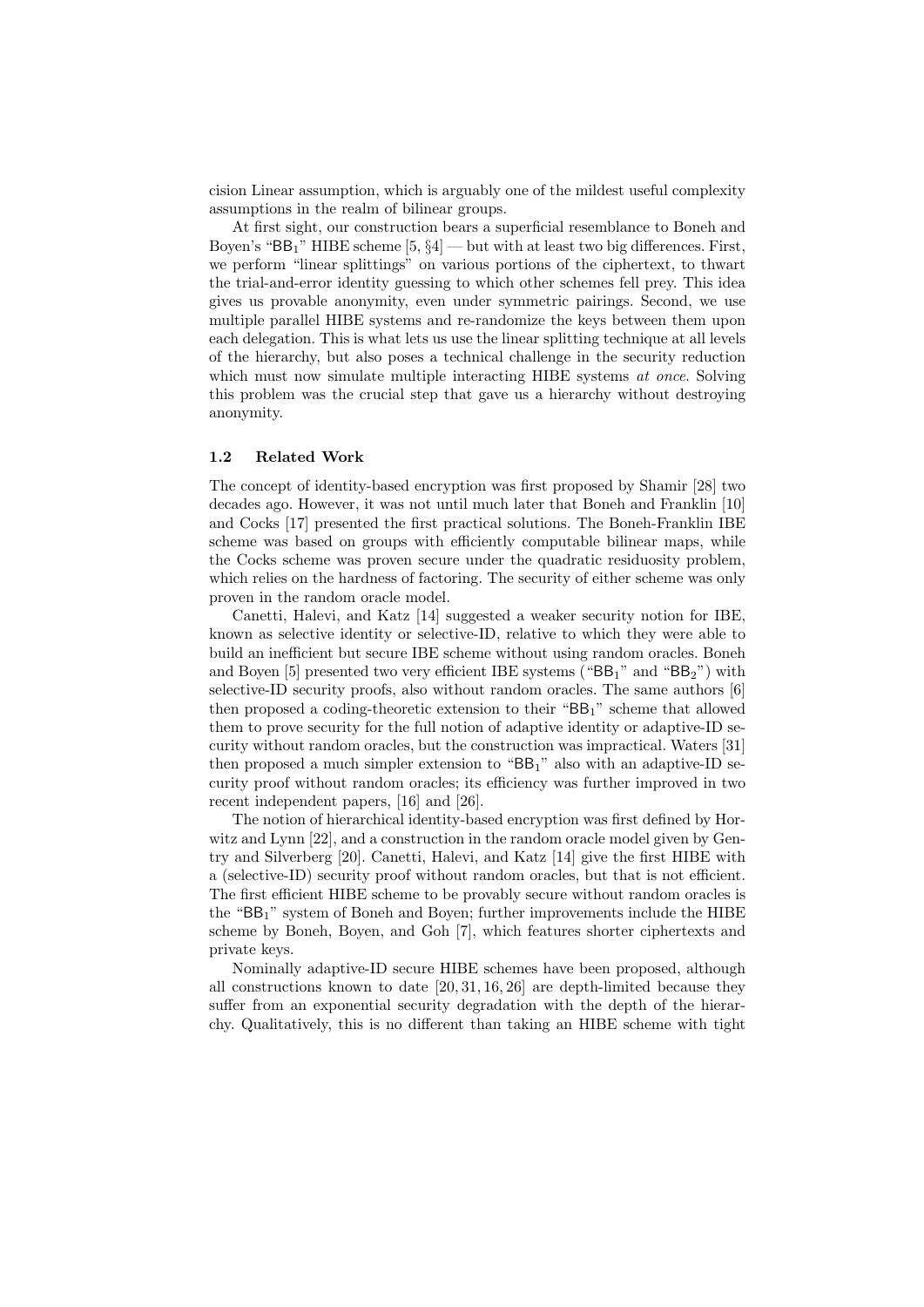selective-ID security, such as  $BB<sub>1</sub>$  or BBG, and using one of the generic transformations from  $[5, \S7]$  to make it adaptive-ID secure. Quantitatively, the rate of decay will differ between those approaches, which means that the number of useful hierarchy levels will evolve similarly but not identically in function of the chosen group size and the desired security bit strength. Accordingly, it remains an important open problem in identity-based cryptography to devise an adaptive-ID secure HIBE scheme whose security degrades at most polynomially with the depth of the hierarchy, under reasonable assumptions. (In this paper, we mostly leave aside this issue of adaptive-ID security for HIBE.)

Encrypted search was studied by Song, Wagner, and Perrig [30], who presented the first scheme for searching on encrypted data. Their scheme is in the symmetric-key setting where the same party that encrypted the data would generate the keyword search capabilities. Boneh et al. [9] introduced Public Key Encryption with Keyword Search (PEKS), where any party with access to a public key could make an encrypted document that was searchable by keyword; they realized their construction by applying the Boneh-Franklin IBE scheme. Abdalla et al. [1] recently formalized the notion of Anonymous IBE and its relationship to PEKS. Additionally, they formalized the notion of Anonymous HIBE and mentioned different applications for it. Using the GS system as a starting point, they also gave an HIBE scheme that was anonymous at the first level, in the random oracle model. Another view of Anonymous IBE is as a combination of identity-based encryption with the property of key privacy, which was introduced by Bellare et al. [4].

### 1.3 Applications

In this section we discuss various applications of our fully anonymous HIBE system. The main applications can be split into several broad categories.

Fully Private Communication. The first compelling application of anonymous IBE is for fully private communication. Bellare et al. [4] argue that public key encryption systems that have the "key privacy" property can be used for anonymous communication: for example, if one wishes to hide the identity of a recipient one can encrypt a ciphertext with an anonymous IBE system and post it on a public bulletin board. By the anonymity property, the ciphertext will betray neither sender nor recipient identity, and since the bulletin board is public, this method will also be resistant to traffic analysis. To compound this notion of key privacy, identity-based encryption is particularly suited for untraceable anonymous communication, since, contrarily to public-key infrastructures, the sender does not even need to query a directory for the public key of the recipient. For this reason, anonymous IBE provides a very convincing solution to the problem of secure anonymous communication, as it makes it harder to conduct traffic analysis attack on directory lookups.

Search on Encrypted Data. The second main application of anonymous (H)IBE is for encrypted search. As mentioned earlier, anonymous IBE and HIBE give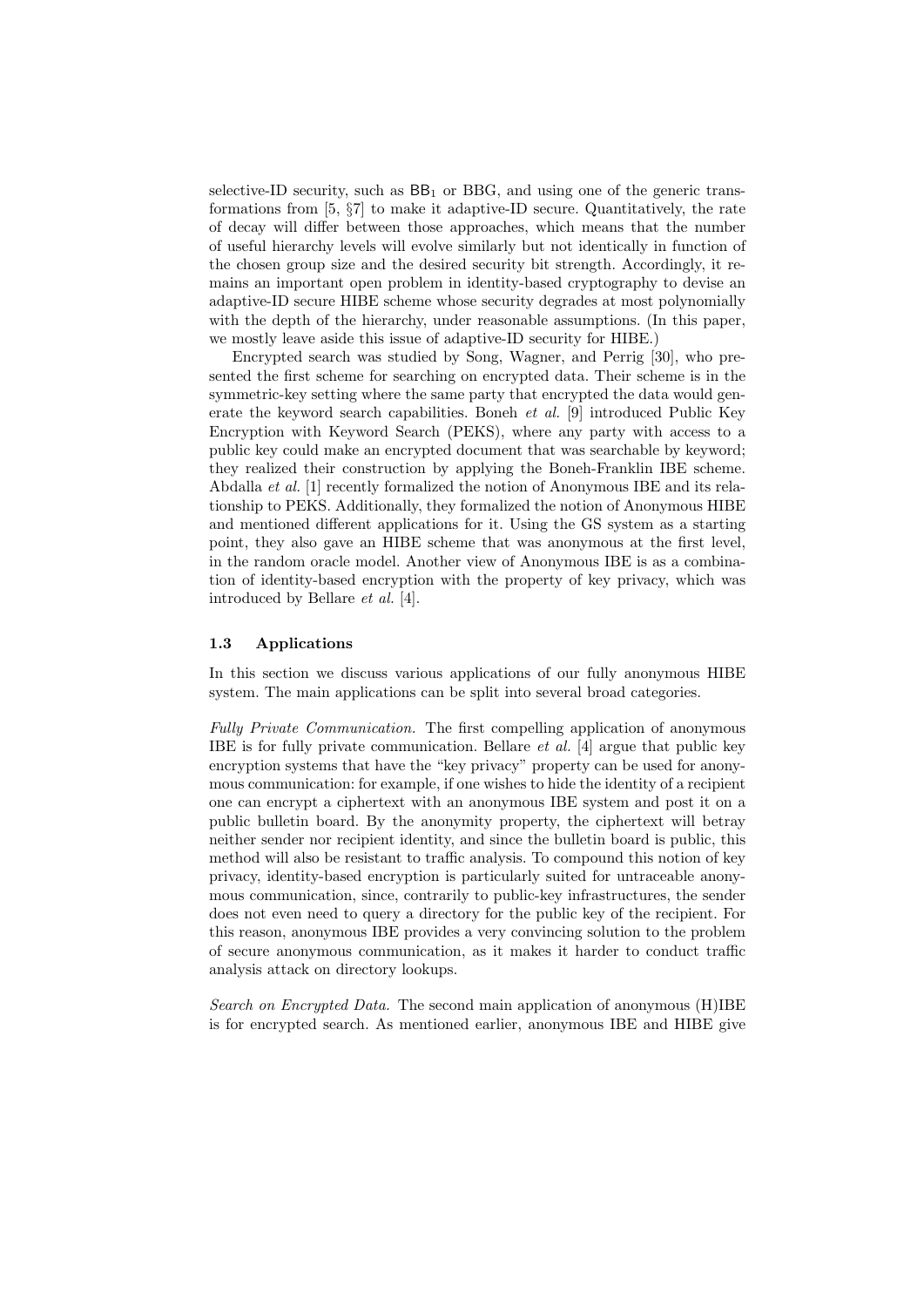several application in the Public-key Encryption with Keyword Search (PEKS) domain, proposed by Boneh et al. [9], and further discussed by Abdalla et al. [1]. As a simple example of real-world application of our scheme, PEKS is a useful primitive for building secure audit logs [32, 18]. Furthermore, one can leverage the hierarchical identities in our anonymous HIBE in several interesting ways. For example, we can use a two-level anonymous HIBE scheme where the first level is an identity and the second level is a keyword. This gives us the first implementation of the Identity-Based Encryption with Keyword Search (IBEKS) primitive asked for in [1]. With this primitive, someone with the private key for an identity can delegate out search capabilities for encryptions to their identity, without requiring a central authority to act as the delegator. Conversely, by using certain keywords such as "Top Secret" at the first level of the hierarchy, it is possible to broadcast innocent-looking ciphertexts that require a certain clearance to decrypt, without even hinting at the fact that their payload might be valuable. We can create more refined search capabilities with a deeper hierarchy.

As the last applications we mention, forward-secure public-key encryption [14] and forward-secure HIBE [33] are not hard to construct from HIBE systems with certain algebraic properties [7]. Without going into details, we mention that we can implement Anonymous fs-HIBE with our scheme by embedding a time component within the hierarchy, while preserving the anonymity property.

## 2 Background

Recall that a pairing is an efficiently computable [25], non-degenerate function,  $\mathbf{e}: \mathbb{G} \times \hat{\mathbb{G}} \to \mathbb{G}_T$ , with the bilinearity property that  $\mathbf{e}(g^r, \hat{g}^s) = \mathbf{e}(g, \hat{g})^{r s}$ . Here,  $\mathbb{G}$ ,  $\hat{\mathbb{G}}$ , and  $\mathbb{G}_T$  are all multiplicative groups of prime order p, respectively generated by g,  $\hat{g}$ , and  $e(g, \hat{g})$ . It is asymmetric if  $\mathbb{G} \neq \hat{\mathbb{G}}$ .

We call *bilinear instance* a tuple  $\mathbf{G} = [p, \mathbb{G}, \hat{\mathbb{G}}, \mathbb{G}_T, g, \hat{g}, \mathbf{e}]$ . We assume an efficient generation procedure that on input a security parameter  $\Sigma \in \mathbb{N}$  outputs  $\mathbf{G} \triangleq \text{Gen}(1^{\Sigma})$  where  $\log_2(p) = \Theta(\Sigma)$ . We write  $\mathbb{Z}_p = \mathbb{Z}/p\mathbb{Z}$  for the set of residues modp and  $\mathbb{Z}_p^{\times} = \mathbb{Z}_p \setminus \{0\}$  for its multiplicative group.

#### 2.1 Assumptions

Since bilinear groups first appeared in cryptography half a decade ago [23], several years after their first use in cryptanalysis [24], bilinear maps or pairings have been used in a large variety of ways under many different complexity assumptions. Some of them are very strong; others are weaker. Informally, we say that an assumption is mild if it is tautological in the generic group model [29], and also "efficiently falsifiable" [27] in the sense that its problem instances are stated non-interactively and concisely (e.g., independently of the number of adversarial queries or such large quantity). Most IBE and HIBE schemes mentioned in Introduction (except " $BB_2$ " and the Factoring-based system by Cocks) are based on mild bilinear complexity assumptions, such as BDH [23, 10] and Linear [8]. In this paper, our goal is to rely only on mild assumptions.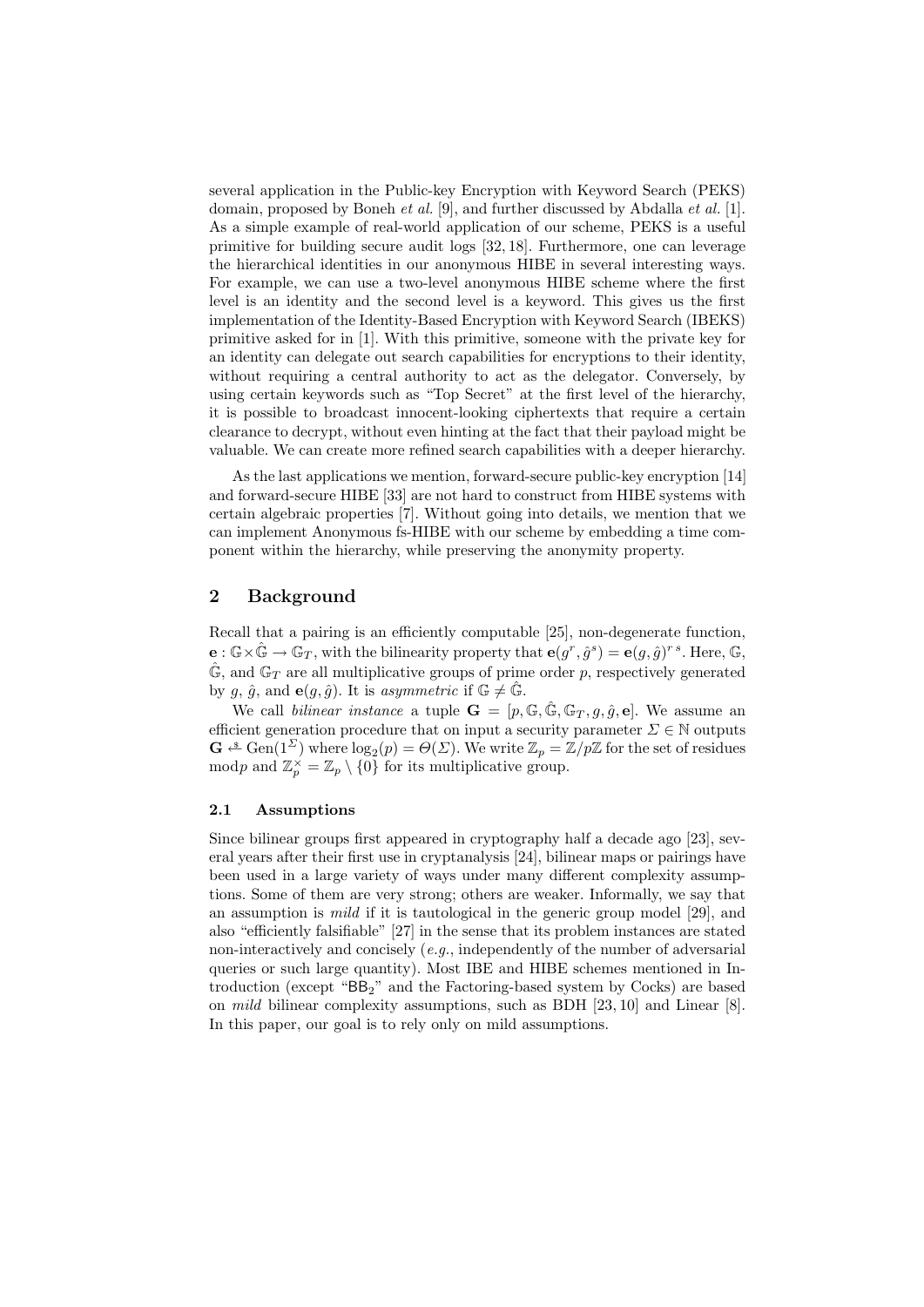Decision BDH: The Bilinear DH assumption was first used by Joux [23], and gained popularity for its role in the Boneh-Franklin IBE system [10]. The decisional assumption posits the hardness of the D-BDH problem, which we state in asymmetric bilinear groups as:

Given a tuple  $[g, g^{z_1}, g^{z_3}, \hat{g}, \hat{g}^{z_1}, \hat{g}^{z_2}, Z] \in \mathbb{G}^3 \times \hat{\mathbb{G}}^3 \times \mathbb{G}_T$  for random exponents  $[z_1, z_2, z_3] \in (\mathbb{Z}_p)^3$ , decide whether  $Z = \mathbf{e}(g, \hat{g})^{z_1 z_2 z_3}$ .

- Decision Linear: The Linear assumption was first proposed by Boneh, Boyen, and Shacham for group signatures [8]. Its decisional form posits the hardness of the D-Linear problem, which can be stated in asymmetric bilinear groups as follows:
	- Given a tuple  $[g, g^{z_1}, g^{z_2}, g^{z_1\,z_3}, g^{z_2\,z_4}, \hat{g}, \hat{g}^{z_1}, \hat{g}^{z_2}, Z] \in \mathbb{G}^5 \times \hat{\mathbb{G}}^3 \times \mathbb{G}^3$ for random  $[z_1, z_2, z_3, z_4] \in (\mathbb{Z}_p)^4$ , decide whether  $Z = g^{z_3 + z_4}$ .

We remark that the elements  $\hat{g}, \hat{g}^{z_1}, \hat{g}^{z_2} \in \hat{\mathbb{G}}^3$  were not explicitly included in Boneh's et al. original formulation.

"Hard" means algorithmically non-solvable with probability  $1/2 + \Omega(\text{poly}(\Sigma)^{-1})$ in time  $\mathcal{O}(\text{poly}(\Sigma))$  for "bilinear instances"  $[p, \mathbb{G}, \mathbb{G}_T, q, \hat{q}, \mathbf{e}] \notin \text{Gen}(1^{\Sigma})$  that are generated at random using an efficient algorithm, as  $\Sigma \rightarrow +\infty$ .

These assumptions allow but not require the groups  $\mathbb{G}$  and  $\hat{\mathbb{G}}$  to be distinct, and similarly we make no representation one way or the other regarding the existence of computable homomorphisms between  $\mathbb{G}$  and  $\mathbb{G}$ , in either direction. This is the most general formulation. It has two main benefits: (1) since it comes with fewer restrictions, it is potentially more robust and increases our confidence in the assumptions we make; and (2) it gives us the flexibility to implement the bilinear pairing on a broad variety of algebraic curves with attractive computational characteristics [2], whereas symmetric pairings tend to be confined to supersingular curves, to name this one distinction.

Note that if we let  $\mathbb{G} = \hat{\mathbb{G}}$  and  $g = \hat{g}$ , our assumptions regain their familiar "symmetric" forms:

Given  $[g, g^{z_1}, g^{z_2}, g^{z_3}, Z] \in \mathbb{G}^4 \times \mathbb{G}_T$  for random  $[z_1, z_2, z_3] \in (\mathbb{Z}_p)^3$ , decide whether  $Z = e(g, g)^{z_1 z_2 z_3}$ . Given  $[g, g^{z_1}, g^{z_2}, g^{z_1\,z_3}, g^{z_2\,z_4}, Z] \in \mathbb{G}^5 \times \mathbb{G}$  for random  $[z_1, z_2, z_3, z_4] \in (\mathbb{Z}_p)^4$ , decide if  $Z = g^{z_3 + z_4}$ .

As a rule of thumb, the remainder of this paper may be read in the context of symmetric pairings, simply by dropping all "hats" (^) in the notation. Also note that D-Linear trivially implies D-BDH.

#### 2.2 Models

We briefly precise the security notions that are implied by the concept of Anonymous IBE or HIBE. We omit the formal definitions, which may be found in the literature [10, 1].

Confidentiality: This is the usual security notion of semantic security for encryption. It means that no non-trivial information about the message can be feasibly gleaned from the ciphertext.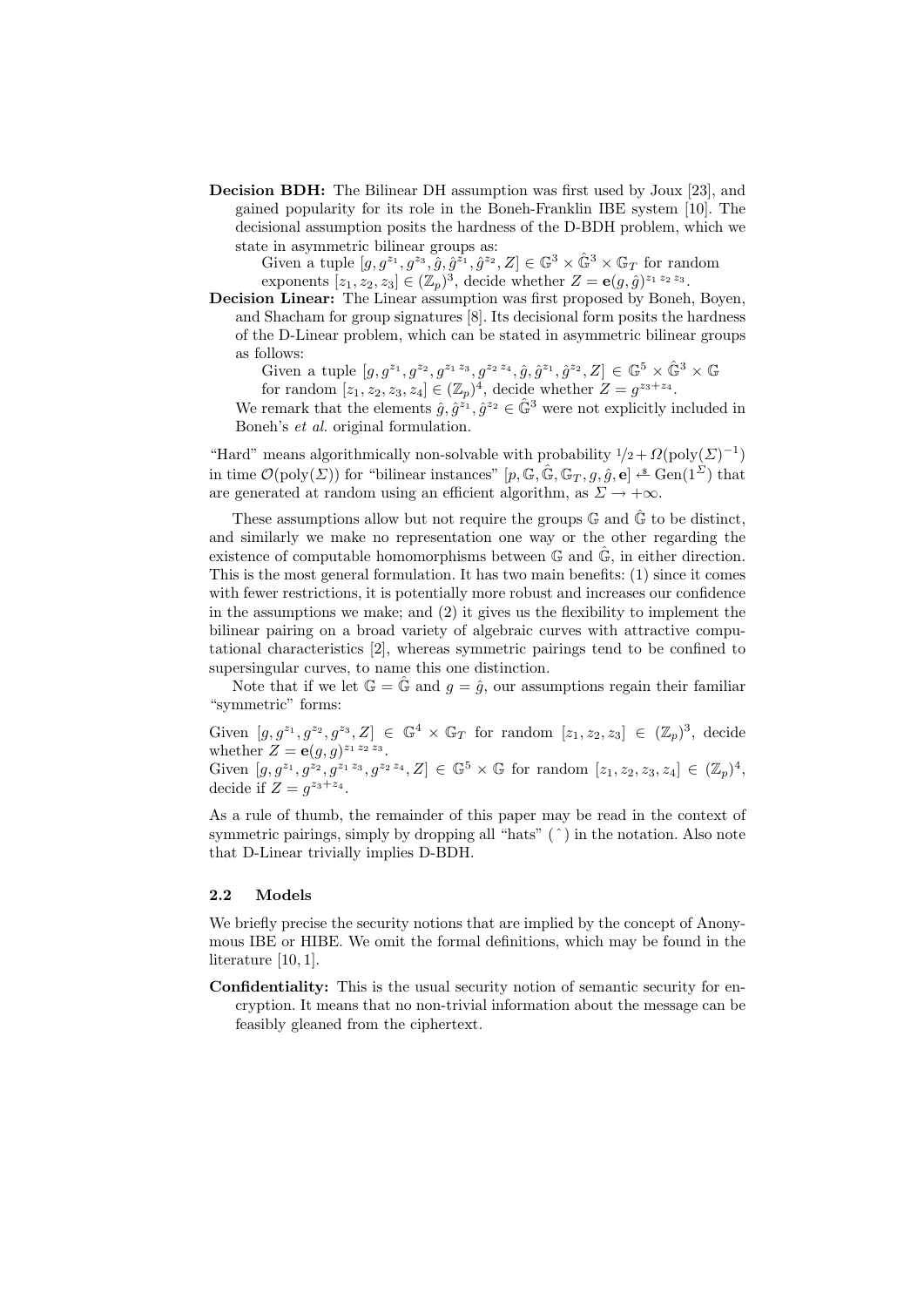Anonymity: Recipient anonymity is the property that the adversary be unable to distinguish the encryption of a chosen message for a first chosen identity from the encryption of the same message for a second chosen identity. Equivalently, the adversary must be unable to decide whether a ciphertext was encrypted for a chosen identity, or for a random identity.

# 3 Intuition

Before we present our scheme we first explain why it is difficult to implement anonymous IBE without random oracles, as well as any form of anonymous HIBE even in the random oracle model. We then give some intuition behind our solution.

#### 3.1 The Difficulty

Recall that in the basic Boneh-Franklin IBE system [10], an encryption of a message Msg to some identity Id, takes the following form,

$$
\mathsf{CT} = [C_1, C_2] = [g^r, e(\mathcal{H}(\mathsf{Id}), Q)^r \mathsf{Msg}] \in \mathbb{G} \times \mathbb{G}_T,
$$

where  $\mathcal H$  is a random oracle, r is a random exponent, and g and Q are public system parameters. A crucial observation is that the one element of the ciphertext in the bilinear group  $\mathbb{G}$ , namely,  $g^r$ , is just a random element that gives no information about the identity of the recipient. The reason why only one element in G is needed is because private keys in the Boneh-Franklin scheme are deterministic — there will be no randomness in the private key to cancel out. Since the proof of semantic security is based on the fact that  $C_2$  is indistinguishable from random without the private key for ID, it follows that the scheme is also anonymous since  $C_2$  is the only part of the ciphertext on which the recipient identity has any bearing.

More recently, there have been a number of IBE schemes proven secure without random oracles, such as BTE from  $[14]$ ,  $BB_1$  and  $BB_2$  from  $[5]$ , and Waters' [31]. However, in all these schemes the proof of security requires that randomness be injected into the private key generation. Since the private keys are randomized, some extra information is needed in the ciphertext in order to cancel out the randomness upon decryption. To illustrate, consider the encryption of a message Msg to an identity  $Id$  in the  $BB<sub>1</sub>$  Boneh-Boyen system,

$$
\mathsf{CT} = [\ C_1, \ C_2, \ C_3 \ ] = \left[\ g^r, \ (g_1^{\mathsf{Id}}\, g_3)^r, \ \mathbf{e}(g_1, \hat{g}_2)^r \ \mathsf{Msg} \ \right] \ \in \ \mathbb{G}^2 \times \mathbb{G}_T \ ,
$$

where r is chosen by the encryptor and g,  $g_1$ ,  $g_3$ , and  $\mathbf{e}(g_1, \hat{g}_2)$  are public system parameters. Notice, there are now two elements in  $\mathbb{G}$ , and between them there is enough redundancy to determine whether a ciphertext was intended for a given identity ld, simply by testing whether the tuple  $[g, g_1^{\text{ld}} g_3, C_1, C_2]$  is Diffie-Hellman, using the bilinear map,

$$
\mathbf{e}(C_1, \hat{g}_1^{\mathsf{Id}} \,\hat{g}_3) \stackrel{?}{=} \mathbf{e}(C_2, \hat{g}) \ .
$$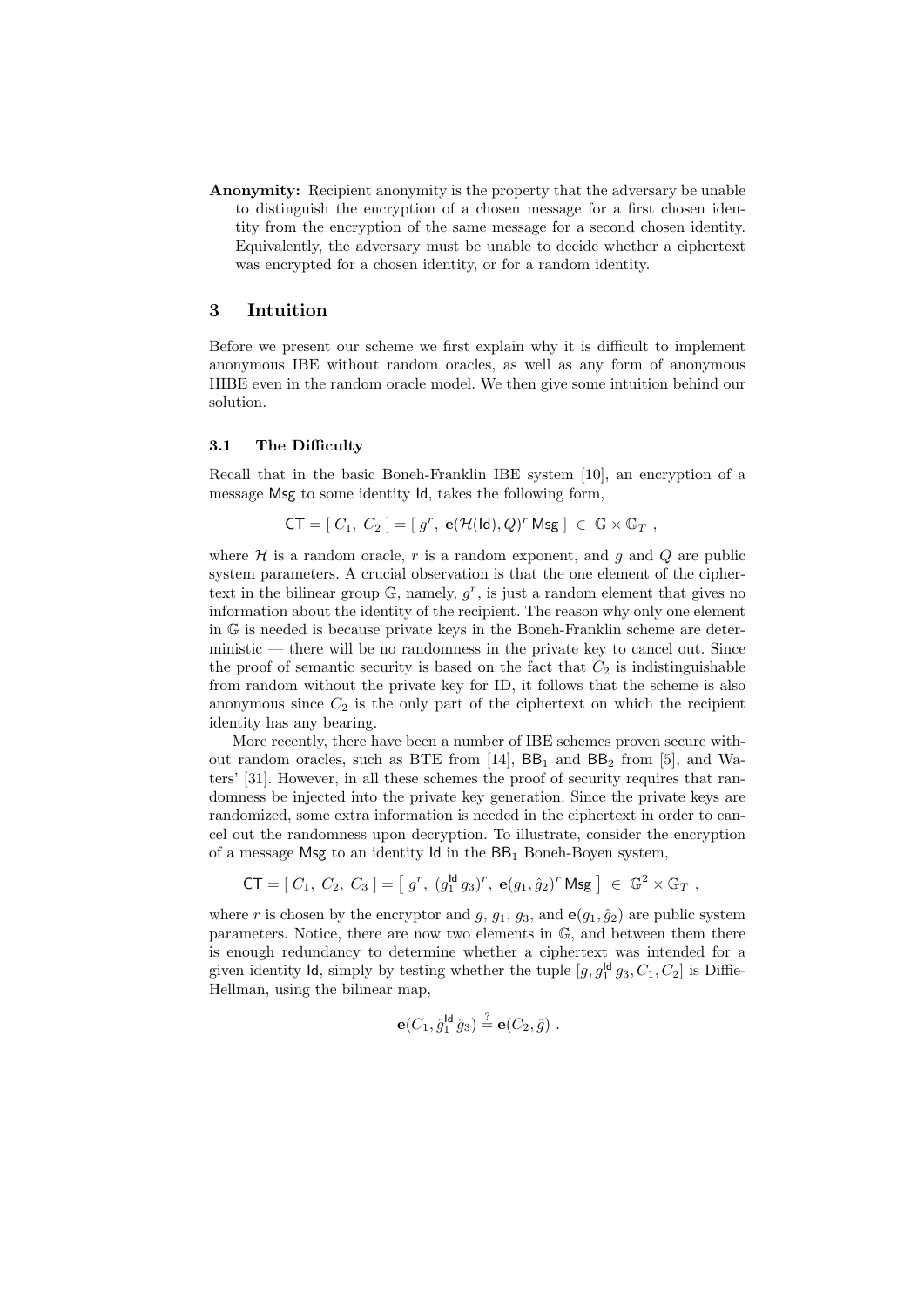We see that the extra ciphertext components which are seemingly necessary in IBE schemes without random oracles, in fact contribute to leaking the identity of the intended recipient of a ciphertext.

A similar argument can be made for why none of the existing HIBE schemes is anonymous, even though some of them use random oracles. Indeed, all known HIBE schemes, including the Gentry-Silverberg system in the random oracle model, rely on randomization in order to properly delegate private keys down the hierarchy in a collusion-resistant manner. Since the randomization is performed not just by the master authority, but by anyone who has the power to delegate a key, the elements needed for it are distributed as part of the public parameters. Because of this, we end up in the same situation as above, where the extra components needed to either perform or cancel the randomization will also provide a test for the addressee's identity.

Since having randomized keys seems to be fundamental to designing (H)IBE systems without random oracles, we aim to design a system where the necessary extra information will be hidden to a computationally bounded adversary. Thus, even though we cannot prevent the ciphertext from containing information about the recipient, we can design our system such that this information cannot be easily tested from the public parameters and ciphertext alone.

#### 3.2 Our Approach

As mentioned in the introduction, we can prevent a single-level identity to be testable by performing some sort of blinding, by splitting the identity into two randomized complementary components. Indeed, building a "flat" anonymous IBE system turns out to be reasonably straightforward using our linear splitting technique to hide the recipient identity behind some randomization.

Complications arise when one tries to support hierarchical key generation. In a nutshell, to prevent collusion attacks in HIBE, "parents" must independently re-randomize the private keys they give to their "children". In all known HIBE schemes, re-randomization is enabled by listing a number of supplemental components in the public system parameters. Why this breaks anonymity is because the same mechanism that allows private keys to be publicly re-randomized, also allows ciphertexts to be publicly tested for recipient identities. Random oracles offer no protection against this.

To circumvent this obstable, we need to make the re-randomization elements non-public, and tie them to each individual private key. In practical terms, this means that private keys must convey extra components (although not too many). The real difficulty is that each set of re-randomization components constitutes a full-fledged HIBE in its own right, which must be simulated together with its peers in the security proof (their number grows linearly with the maximal depth). Because these systems are not independent but interact with each other, we are left with the task of simulating multiple HIBE subsystems that are globally constrained by a set of linear relations. A novelty of our proof technique is a method to endow the simulator with enough degrees of freedom to reduce a system of unknown keys to a single instance of the presumed hard problem.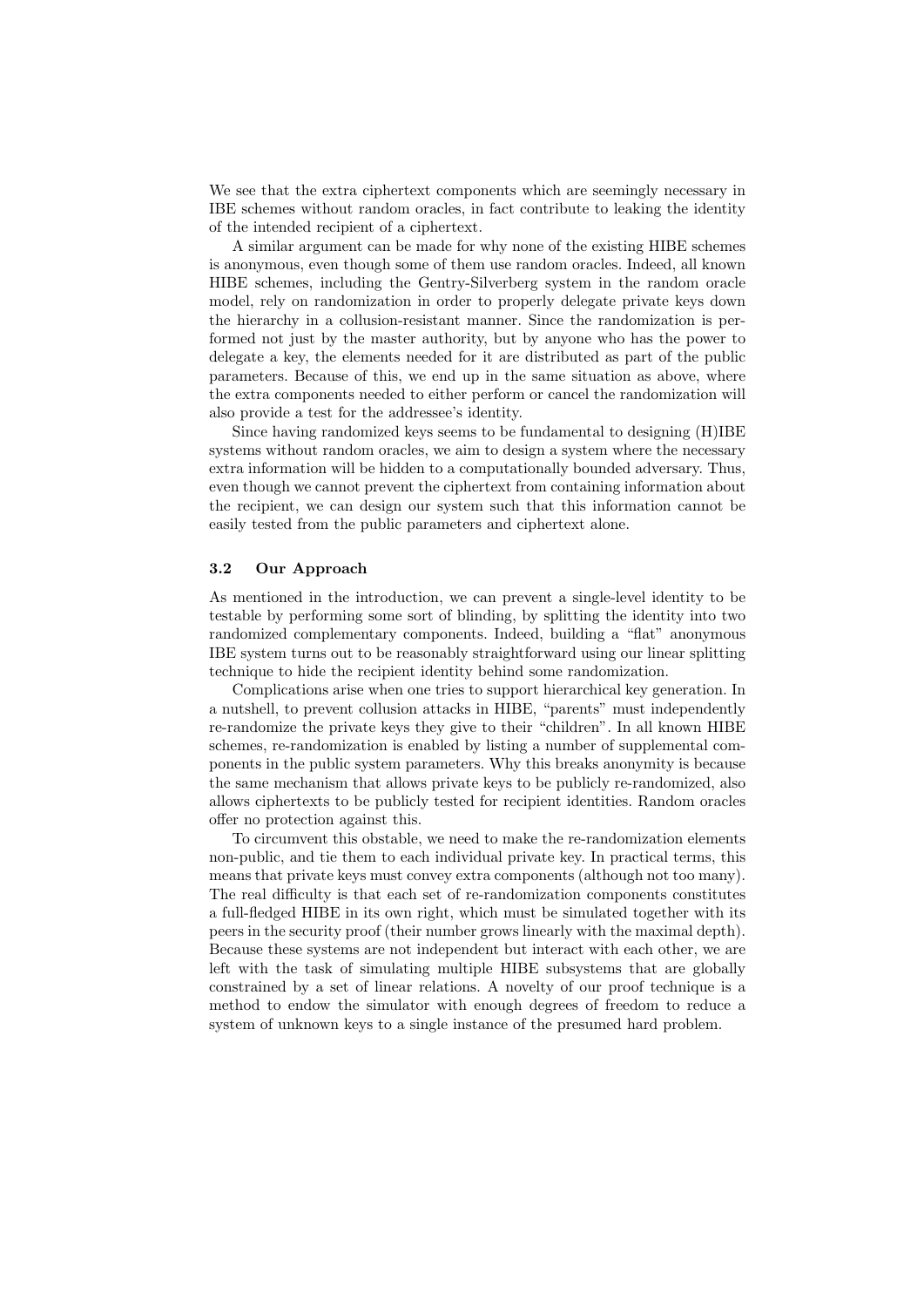A notable feature of our construction is that it can be implemented using all known instantiations of the bilinear pairing (whether symmetric or asymmetric, with our without a computable or invertible homomorphism, etc.). To cover all grounds, we first describe a "flat" anonymous IBE using the symmetric notation, for ease of exposition, and then move to the full HIBE using the general asymmetric notation without assuming any homomorphism, for maximum generality.

# 4 A Primer : Anonymous IBE

We start by describing an Anonymous IBE scheme that is semantically secure against selective-ID chosen plaintext attacks. This construction will illustrate our basic technique of "splitting" the bilinear group elements into two pieces to protect against the attacks described in the previous section.

For simplicity, and also to show that we get anonymity even when using symmetric pairings, we describe the IBE system (and the IBE system only) in the special case where  $\mathbb{G} = \hat{\mathbb{G}}$ :

**Setup** The setup algorithm chooses a random generator  $q \in \mathbb{G}$ , random group elements  $g_0, g_1 \in \mathbb{G}$ , and random exponents  $\omega, t_1, t_2, t_3, t_4 \in \mathbb{Z}_p$ . It keeps these exponents as the master key, Msk. The corresponding system parameters are published as:

$$
\mathsf{Pub} \leftarrow \left[ \ \varOmega = \mathbf{e}(g, g)^{t_1 t_2 \omega}, \ g, \ g_0, \ g_1, \ v_1 = g^{t_1}, \ v_2 = g^{t_2}, \ v_3 = g^{t_3}, \ v_4 = g^{t_4} \ \right]
$$

Extract(Msk, Id) To issue a private key for identity Id, the key extraction authority chooses two random exponents  $r_1, r_2 \in \mathbb{Z}_p$ , and computes the private key as:  $Pvk_{\text{Id}} = [d_0, d_1, d_2, d_3, d_4] \leftarrow$ 

$$
\big[\;g^{r_1t_1t_2+r_2t_3t_4},\;g^{-\omega t_2}(g_0g_1^{\mathsf{Id}})^{-r_1t_2},\;g^{-\omega t_1}(g_0g_1^{\mathsf{Id}})^{-r_1t_1},\; (g_0g_1^{\mathsf{Id}})^{-r_2t_4},\; (g_0g_1^{\mathsf{Id}})^{-r_2t_3}\;\big]
$$

**Encrypt**(Pub, Id, M) Encrypting a message  $\mathsf{Msg} \in \mathbb{G}_T$  for an identity  $\mathsf{Id} \in \mathbb{Z}_p^{\times}$ works as follows. The algorithm chooses random exponents  $s, s_1, s_2 \in \mathbb{Z}_p$ , and creates the ciphertext as:

$$
\mathsf{CT}\ =[\ C',C_0,C_1,C_2,C_3,C_4\ ]\gets\left[\ \varOmega^{s}M,\ (g_0g_1^{\mathsf{Id}})^{s},\ v_1^{s-s_1},\ v_2^{s_1},\ v_3^{s-s_2},\ v_4^{s_2}\ \right]
$$

**Decrypt**( $Pvk_{\text{Id}}, C$ ) The decryption algorithm attempts to decrypt a ciphertext CT by computing:

$$
C' \mathbf{e}(C_0, d_0) \mathbf{e}(C_1, d_1) \mathbf{e}(C_2, d_2) \mathbf{e}(C_3, d_3) \mathbf{e}(C_4, d_4) = \mathsf{Msg}.
$$

Proving Security. We prove security using a hybrid experiment.

Let  $[C', C_0, C_1, C_2, C_3, C_4]$  denote the challenge ciphertext given to the adversary during a real attack. Additionally, let R be a random element of  $\mathbb{G}_T$ , and  $R', R''$  be random elements of  $\mathbb{G}$ . We define the following hybrid games which differ on what challenge ciphertext is given by the simulator to the adversary: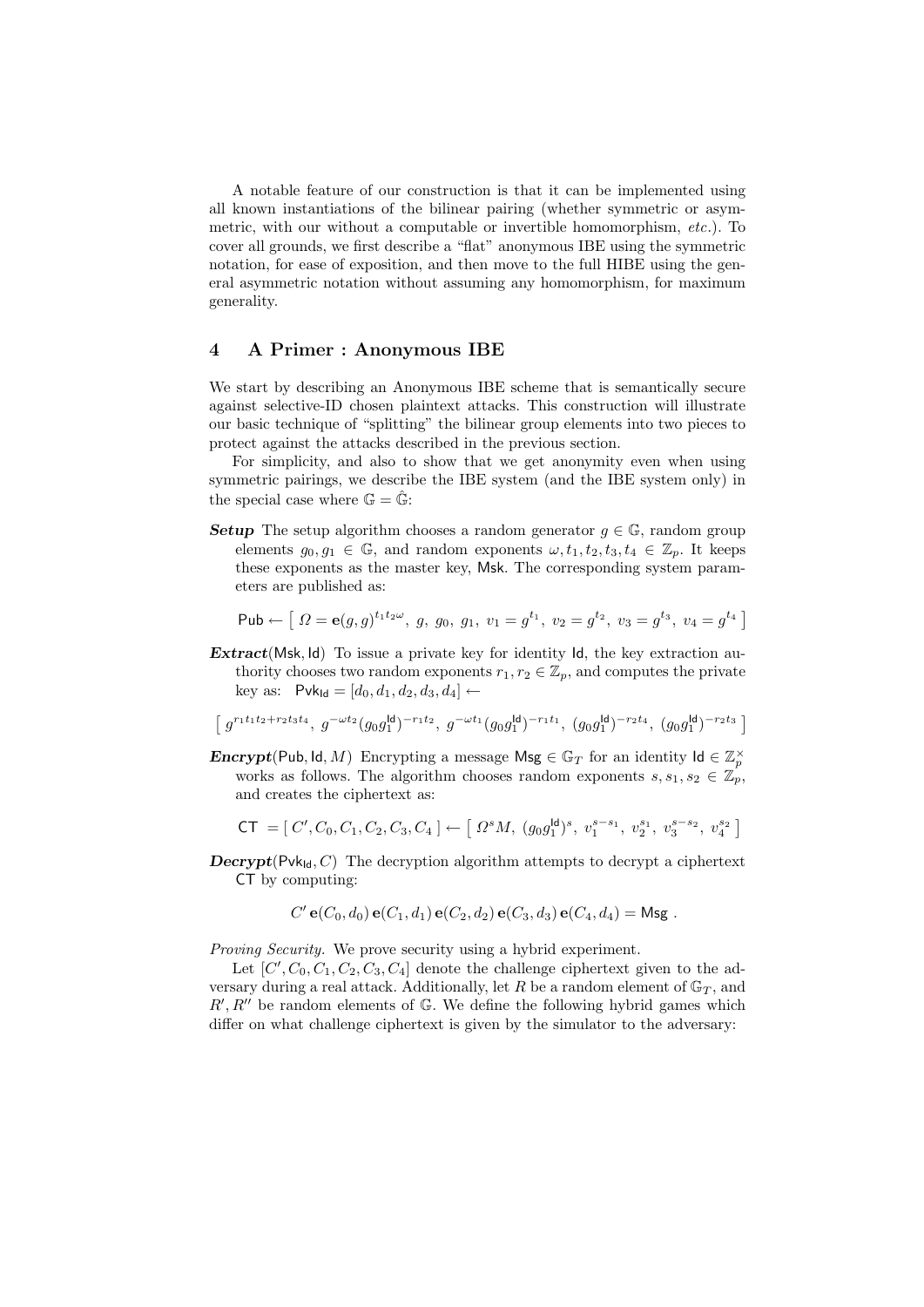- $\Gamma_0$ : The challenge ciphertext is  $\mathsf{CT}_0 = [C', C_0, C_1, C_2, C_3, C_4]$ .
- $\Gamma_1$ : The challenge ciphertext is  $\mathsf{CT}_1 = [R, C_0, C_1, C_2, C_3, C_4]$ .
- $\Gamma_2$ : The challenge ciphertext is  $\mathsf{CT}_2 = [R, C_0, R', C_2, C_3, C_4]$ .
- $\Gamma_3$ : The challenge ciphertext is  $\mathsf{CT}_3 = [R, C_0, R', C_2, R'', C_4].$

We remark that the challenge ciphertext in  $\Gamma_3$  leaks no information about the identity since it is composed of six random group elements, whereas in  $\Gamma_0$  the challenge is well formed. We show that the transitions from  $\Gamma_0$  to  $\Gamma_1$  to  $\Gamma_2$  to  $\Gamma_3$  are all computationally indistinguishable.

**Lemma 1 (semantic security).** Under the  $(t, \epsilon)$ -Decision BDH assumption, there is no adversary running in time t that distinguishes between the games  $\Gamma_0$ and  $\Gamma_1$  with advantage greater than  $\epsilon$ .

Proof. The proof from this lemma essentially follows from the security of the Boneh-Boyen selective-ID scheme. Suppose there is an adversary that can distinguish between game  $\Gamma_0$  and  $\Gamma_1$  with advantage  $\epsilon$ . Then we build a simulator that plays the Decision BDH game with advantage  $\epsilon$ .

The simulator receives a D-BDH challenge  $[g, g^{z_1}, g^{z_2}, g^{z_3}, Z]$  where Z is either  $e(g, g)^{z_1 z_2 z_3}$  or a random element of  $\mathbb{G}_T$  with equal probability. The game proceeds as follows:

 $\Diamond Init:$  The adversary announces the identity  $\mathsf{Id}^*$  it wants to be challenged upon.

 $\Diamond$  Setup: The simulator chooses random exponents  $t_1, t_2, t_3, t_4, y \in \mathbb{Z}_p$ . It retains the generator g, and sets  $g_0 = (g^{z_1})^{-\mathsf{Id}^*} g^y$  and  $g_1 = g^{z_1}$ . The public parameters are published as:

$$
\mathsf{Pub} \leftarrow \left[ \; \Omega = \mathbf{e}(g^{z_1}, g^{z_2})^{t_1 t_2}, \; g, \; g_0, \; g_1, \; v_1 = g^{t_1}, \; v_2 = g^{t_2}, \; v_3 = g^{t_3}, \; v_4 = g^{t_4} \; \right] \; .
$$

Note that this implies that  $\omega = z_1 z_2$ .

 $\diamond$  *Phase 1*: Suppose the adversary requests a key for identity  $\mathsf{Id} \neq \mathsf{Id}^*$ . The simulator picks random exponents  $r_1, r_2 \in \mathbb{Z}_p$ , and issues a private key as:  $Pvk_{Id} = [d_0, d_1, d_2, d_3, d_4] \leftarrow$ 

$$
\begin{bmatrix}\n(g^{z_2})^{\frac{-1}{\vert d - \vert d^*}} g^{r_1} g^{r_2 t_3 t_4}, \, \, ((g^{z_2})^{\frac{y}{\vert d - \vert d^*}} (g_0 g_1^{\vert d})^{r_1})^{-t_2}, \, \, ((g^{z_2})^{\frac{y}{\vert d - \vert d^*}} (g_0 g_1^{\vert d})^{r_1})^{-t_1}, \\
(g_0 g_1^{\vert d})^{-r_2 t_4}, \, \, (g_0 g_1^{\vert d})^{-r_2 t_3}\n\end{bmatrix}\,.
$$

This is a well formed secret key for random exponents  $\tilde{r}_1 = r_1 - z_2/(|\mathbf{d} - \mathbf{d}^*)$ and  $\tilde{r_2} = r_2$ .

 $\Diamond$  *Challenge:* Upon receiving a message Msg from the adversary, the simulator chooses  $s_1, s_2 \in \mathbb{Z}_p$ , and outputs the challenge ciphertext as:

CT = 
$$
[C', C_0, C_1, C_2, C_3, C_4] \leftarrow \begin{bmatrix} Z^{-t_1t_2} M, (g^{z_3})^y, (g^{z_3})^{t_1} g^{-s_1t_1}, g^{s_1t_2}, (g^{z_3})^{t_3} g^{-s_2t_3}, g^{s_2t_4} \end{bmatrix}.
$$

We can let  $s = z_3$  and see that if  $Z = e(g, g)^{z_1 z_2 z_3}$  the simulator is playing game  $\Gamma_0$  with the adversary, otherwise the simulator is playing game  $\Gamma_1$  with the adversary.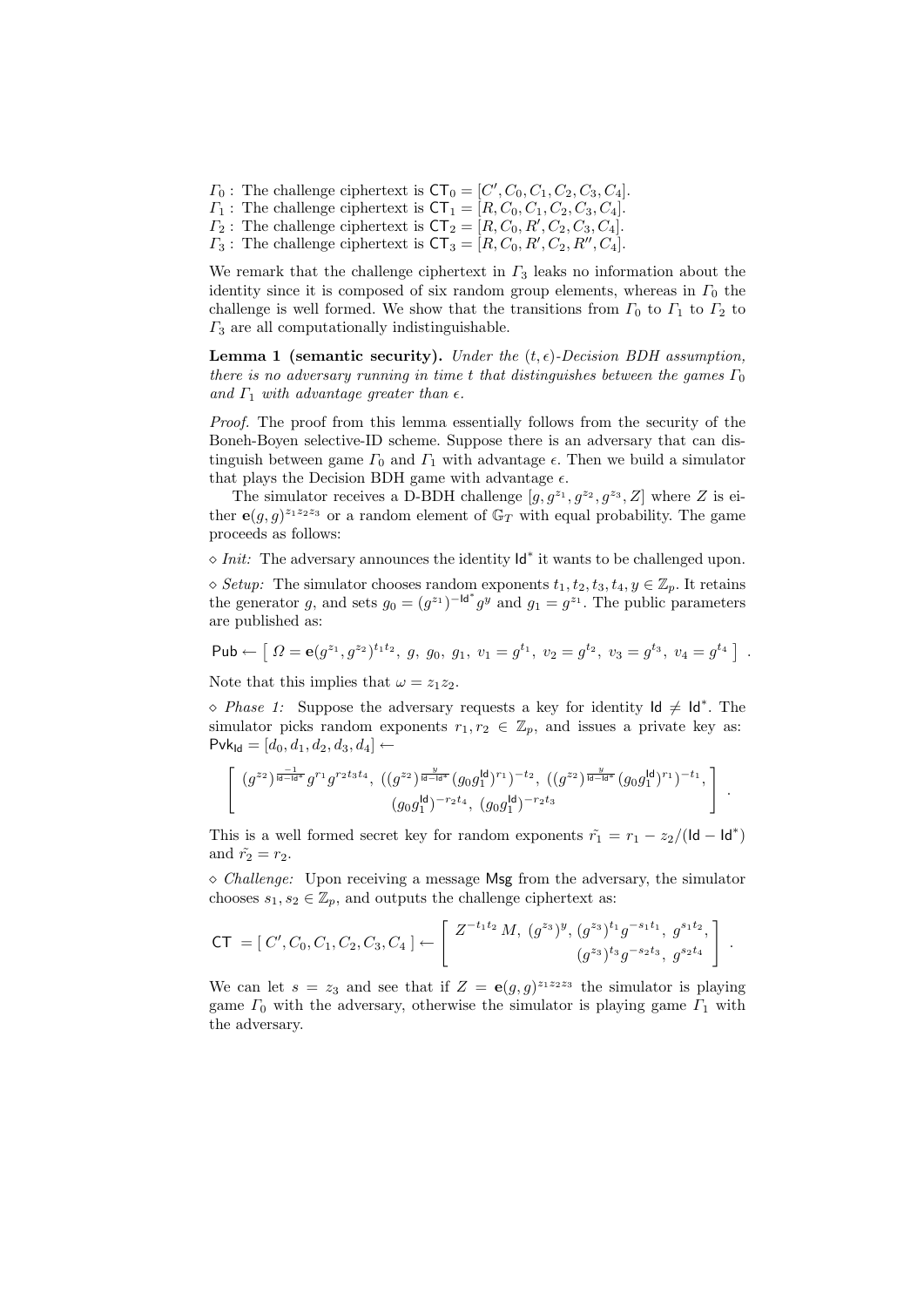$\Diamond$  Phase 2: The simulator answers the queries in the same way as Phase 1.

 $\Diamond$  Guess: The simulator outputs a guess  $\gamma$ , which the simulator forwards as its own guess for the D-BDH game.

Since the simulator plays game  $\Gamma_0$  if and only the given D-BDH instance was well formed, the simulator's advantage in the D-BDH game is exactly  $\epsilon$ .

**Lemma 2 (anonymity, part 1).** Under the  $(t, \epsilon)$ -Decision linear assumption, no adversary that runs in time t can distinguish between the games  $\Gamma_1$  and  $\Gamma_2$ with advantage greater than  $\epsilon$ .

*Proof.* Suppose the existence of an adversary  $A$  that distinguishes between the two games with advantage  $\epsilon$ . Then we construct a simulator that wins the Decision Linear game as follows.

The simulator takes in a D-Linear instance  $[g, g^{z_1}, g^{z_2}, g^{z_1z_3}, g^{z_2z_4}, Z]$ , where Z is either  $g^{z_3+z_4}$  or random in G with equal probability. For convenience, we rewrite this as  $[g, g^{z_1}, g^{z_2}, g^{z_1z_3}, Y, g^s]$  for s such that  $g^s = Z$ , and consider the task of deciding whether  $Y = g^{z_2(s-z_3)}$  which is equivalent. The simulator plays the game in the following stages.

 $\Diamond$  *Init:* The adversary A gives the simulator the challenge identity  $\mathsf{Id}^*$ .

 $\Diamond$  Setup: The simulator first chooses random exponents  $\alpha, y, t_3, t_4, \omega$ . It lets g in the simulation be as in the instance, and sets  $v_1 = g^{z_2}$  and  $v_2 = g^{z_1}$ . The public key is published as:

$$
\mathsf{Pub} \leftarrow \left[ \begin{array}{c} \Omega = \mathbf{e}(g^{z_1}, g^{z_2})^{\omega}, \ g, \ g_0 = (g^{z_2})^{-\mathsf{Id}^* \alpha} g^y, \ g_1 = (g^{z_2})^{\alpha}, \\ v_1 = (g^{z_2}), \ v_2 = (g^{z_1}), \ v_3 = g^{t_3}, \ v_4 = g^{t_4} \end{array} \right] \ .
$$

If we pose  $t_1 = z_2$  and  $t_2 = z_1$ , we note that the public key is distributed as in the real scheme.

 $\diamond$  *Phase 1*: To answer a private key extraction query for an identity  $\mathsf{Id} \neq \mathsf{Id}^*$ , the simulator chooses random exponents  $r_1, r_2 \in \mathbb{Z}_p$ , and outputs:

$$
\mathsf{Pv} \mathsf{k}_{\mathsf{Id}} \gets \left[ \begin{array}{c} (g^{z_1})^{r_1} g^{r_2 t_3 t_4}, (g^{z_1})^{-\omega - \alpha (\mathsf{Id} - \mathsf{Id}^{\ast}) r_1}, (g^{z_2})^{-\omega - \alpha (\mathsf{Id} - \mathsf{Id}^{\ast}) r_1}, \\ (g^{z_1})^{\frac{-r_1 y}{t_3}} (g_0 g_1^{\mathsf{Id}})^{-r_2 t_4}, (g^{z_1})^{\frac{-r_1 y}{t_4}} (g_0 g_1^{\mathsf{Id}})^{-r_2 t_3} \end{array} \right]
$$

.

.

If, instead of  $r_1$  and  $r_2$ , we consider this pair of uniform random exponents,

$$
\tilde{r_1} = \frac{r_1 \alpha (\mathsf{Id} - \mathsf{Id}^*)}{\alpha (\mathsf{Id} - \mathsf{Id}^*) z_2 + y} \ , \qquad \qquad \tilde{r_2} = r_2 + \frac{yz_1 r_1}{(t_3 t_4) (\alpha (\mathsf{Id} - \mathsf{Id}^*) z_2 + y)} \ ,
$$

then we see that the private key is well formed, since it can be rewritten as:

$$
\big[\;g^{\tilde{r_1}t_1t_2+\tilde{r_2}t_3t_4},\;g^{-\omega t_2}(g_0g_1^{\mathsf{Id}})^{-\tilde{r_1}t_2},\;g^{-\omega t_1}(g_0g_1^{\mathsf{Id}})^{-\tilde{r_1}t_1},\;(g_0g_1^{\mathsf{Id}})^{-\tilde{r_2}t_4},\;(g_0g_1^{\mathsf{Id}})^{-\tilde{r_2}t_3}\;\big]
$$

 $\Diamond$  Challenge: The simulator gets from the adversary a message M which it can discard, and responds with a challenge ciphertext for the identity  $\mathsf{Id}^*$ . Pose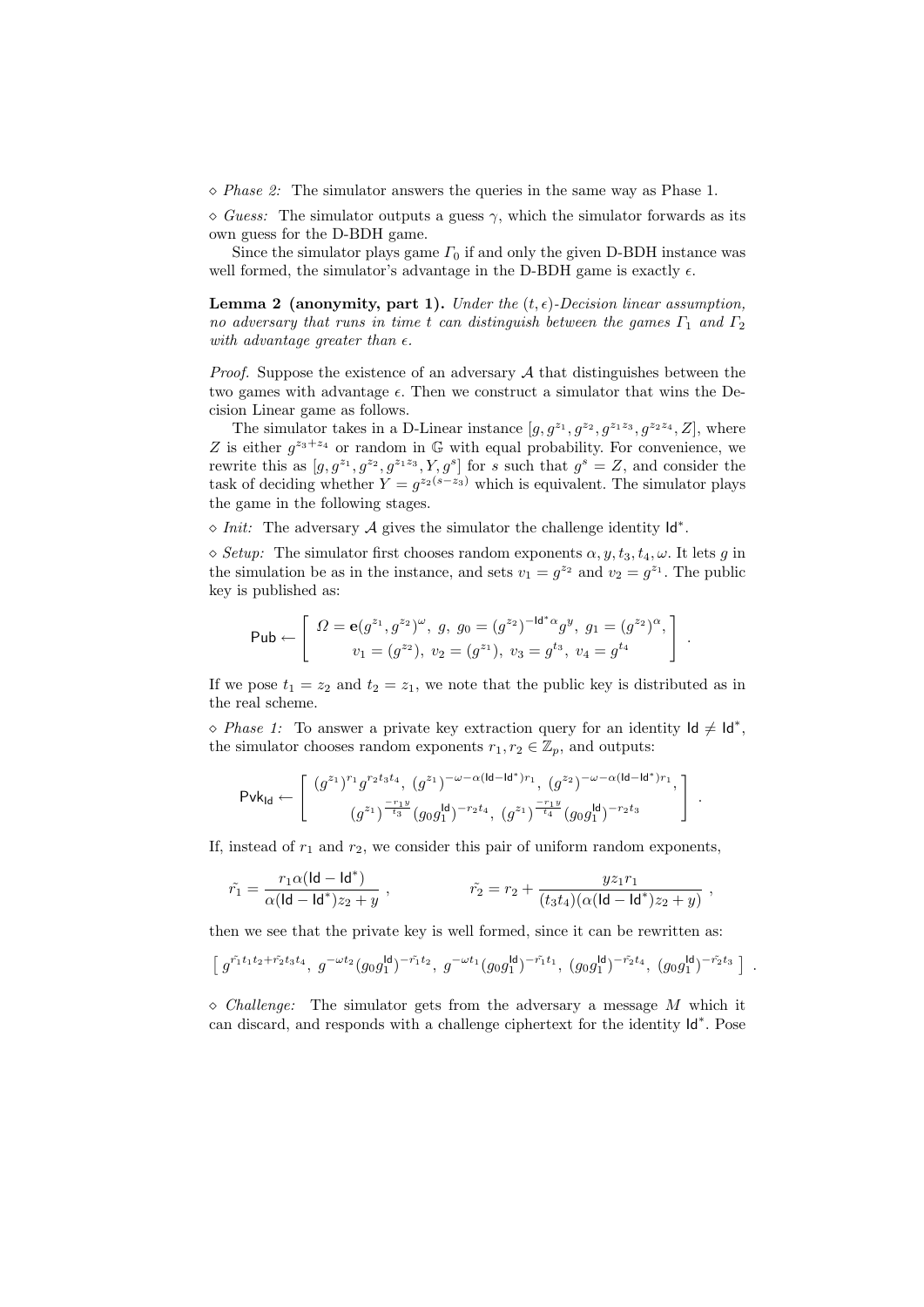$s_1 = z_3$ . To proceed, the simulator picks a random exponent  $s_2 \in \mathbb{Z}_p$  and a random element  $R \in \mathbb{G}_T$ , and outputs the ciphertext as:

CT = 
$$
[C', C_0, C_1, C_2, C_3, C_4] \leftarrow [R, (g^s)^y, Y, (g^{z_1 z_3}), (g^s)^{t_3} g^{-s_2 t_3}, g^{s_2 t_4}]
$$
.

If  $Y = g^{z_2(s-z_3)}$ , *i.e.*,  $g^s = Z = g^{z_3+z_4}$ , then  $C_1 = v_1^{s-s_1}$  and  $C_2 = v_2^{s_1}$ ; all parts of the challenge but  $C'$  are thus well formed, and the simulator behaved as in game  $\Gamma_1$ . If instead Y is independent of  $z_1, z_2, s, s_1, s_2$ , which happens when Z is random, then the simulator responded as in game  $\Gamma_2$ .

 $\Diamond$  *Phase 2*: The simulator answer the query in the same way as Phase 1.

 $\Diamond$  *Output:* The adversary outputs a bit  $\gamma$  to guess which hybrid game the simulator has been playing. To conclude, the simulator forwards  $\gamma$  as its own answer in the Decision-Linear game.

By the simulation setup the advantage of the simulator will be exactly that of the adversary.

**Lemma 3 (anonymity, part 2).** Under the  $(t, \epsilon)$ -Decision linear assumption, no adversary that runs in time t can distinguish between the games  $\Gamma_2$  and  $\Gamma_3$ with advantage greater than  $\epsilon$ .

Proof. This argument follows almost identically to that of Lemma 2, except where the simulation is done over the parameters  $v_3$  and  $v_4$  in place of  $v_1$  and  $v_2$ . The other difference is that the  $g^{\omega}$  term that appeared in  $d_1, d_2$  without interfering with the simulation, does not even appear in  $d_3, d_4$ .

## 5 The Scheme : Anonymous HIBE

We now describe our full Anonymous HIBE scheme without random oracles. Anonymity is provided by the splitting technique and hybrid proof introduced in the previous section. In addition, to thwart the multiple avenues for user collusion enabled by the hierarchy, the keys are re-randomized between all siblings and all children. Roughly speaking, this is done by using several parallel HIBE systems, which are recombined at random every time a new private key is issued. In the proof of security, this extra complication is handled by a "multi-secret simulator", that is able to simulate multiple interacting HIBE systems under a set of constraints. This is an information theoretic proof that sits on top of the hybrid argument, which is computational.

For the most part, we focus on security against selective-identity, chosen plaintext attacks, though we will briefly mention how to secure the scheme against adaptive-ID and CCA2 adversaries. Our (selective-ID) Anonymous HIBE scheme consists of the following algorithms:

**Setup**( $1^{\Sigma}$ , D) To generate the public system parameters and the corresponding master secret key, given a security parameter  $\Sigma \in \mathbb{N}$  in unary, and the hierarchy's maximum depth  $D \in \mathbb{N}$ , the setup algorithm first generates a bilinear instance  $\mathbf{G} = [p, \mathbb{G}, \hat{\mathbb{G}}, \mathbb{G}_T, g, \hat{g}, \mathbf{e}] \triangleq \text{Gen}(1^{\Sigma})$ . Then: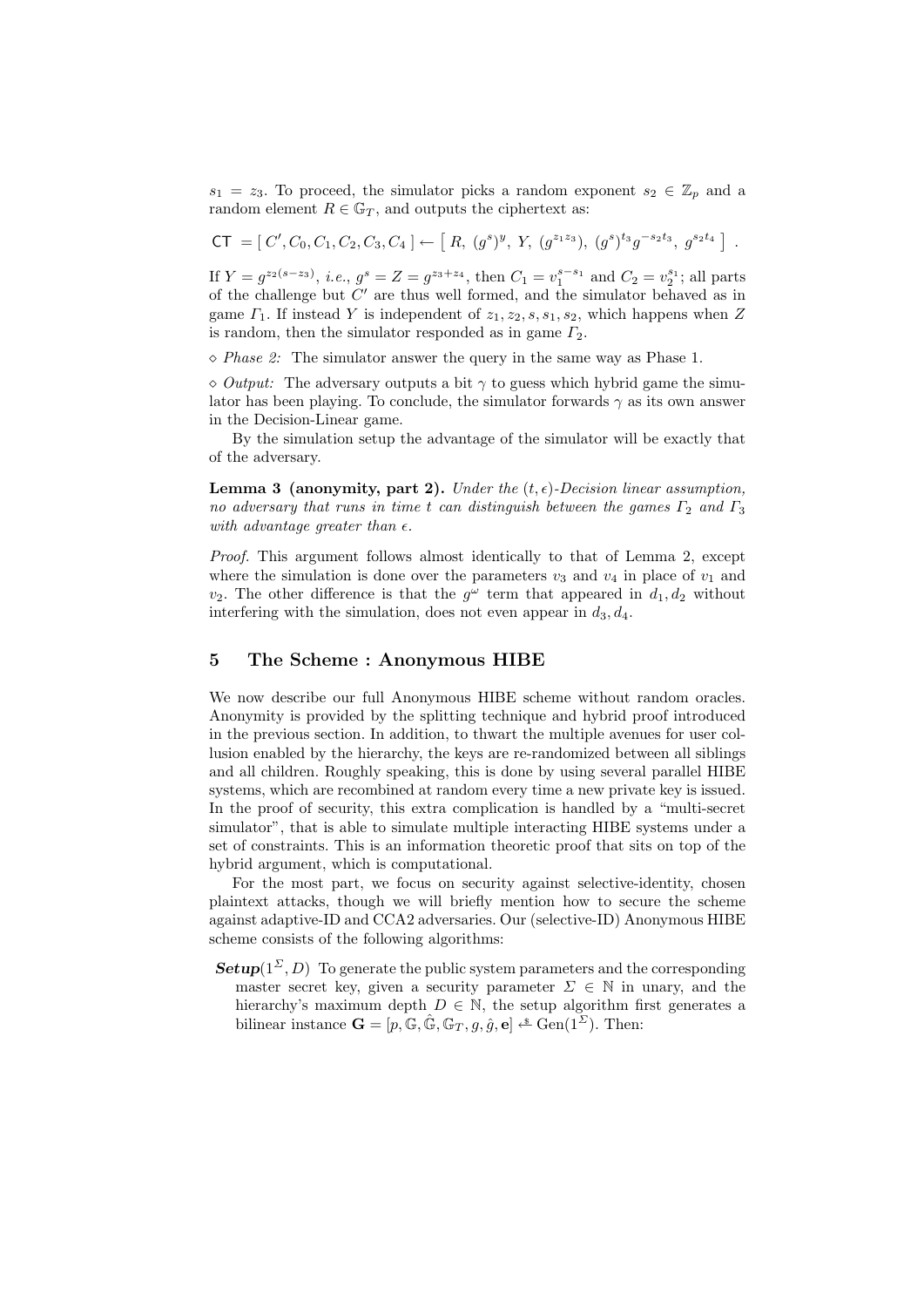1. Select  $7 + 5D + D^2$  random integers modulo p (some of them non-zero):

$$
\omega
$$
,  $[\alpha_n, \beta_n, [\theta_{n,\ell}]_{\ell=0,...,D}]_{n=0,...,1+D} \in_{\mathbb{S}} \mathbb{Z}_p^{\times} \times ((\mathbb{Z}_p^{\times})^2 \times (\mathbb{Z}_p)^{1+D})^{2+D};$ 

2. Publish **G** and the system parameters  $\mathsf{Pub} \in \mathbb{G}_T \times \mathbb{G}^{2(1+D)(2+D)}$  as:

$$
\Omega \leftarrow \mathbf{e}(g, \hat{g})^{\omega},
$$
  

$$
[ [ a_{n,\ell}, b_{n,\ell} ]_{\ell=0,...,D} ]_{n=0,...,1+D} \leftarrow [ [ g^{\alpha_n \theta_{n,\ell}}, g^{\beta_n \theta_{n,\ell}} ]_{\ell=0,...,D} ]_{n=0,...,1+D}
$$

.

.

.

.

.

.

3. Retain the master secret key Msk  $\in \hat{\mathbb{G}}^{1+(3+D)(2+D)}$  as the elements:

$$
\hat{w} \leftarrow \hat{g}^{\omega} ,
$$
\n
$$
[\hat{a}_n, \hat{b}_n, [\hat{y}_{n,\ell}]_{\ell=0,\ldots,D}]_{n=0,\ldots,1+D} \leftarrow \begin{bmatrix} \hat{g}^{\alpha_n}, \hat{g}^{\beta_n}, \\ [\hat{g}^{\alpha_n \beta_n \theta_{n,\ell}}]_{\ell=0,\ldots,D} \end{bmatrix}_{n=0,\ldots,1+D}
$$

Extract(Pub, Msk, Id) To extract from the master key Msk a private key for an identity  $\mathsf{Id} = [I_0, I_1, \ldots, I_L] \in (\mathbb{Z}_p^{\times})^{1+L}$  where  $L \in \{1, \ldots, D\}$  and  $I_0 = 1$ : 1. Pick  $6 + 5D + D^2$  random integers:

$$
\left[\rho_n, \left[\rho_{n,m}\right]_{m=0,\ldots,1+D}\right]_{n=0,\ldots,1+D} \in_{\text{S}} (\mathbb{Z}_p)^{(3+D)(2+D)}
$$

2. Output the private key  $\mathsf{Pvk}_{\mathsf{Id}} \in \hat{\mathbb{G}}^{(5+3D-L)(3+D)}$  constituted of the following three subkeys (for decryption, re-randomization, and delegation): (a)  $\overrightarrow{\text{Pv}}$  $\text{k}_{\text{ld}}^{\text{decrypt}} = k_0, [\hat{k}_{n,(a)}, \hat{k}_{n,(b)}]_{n=0,...,1+D}$ 

$$
\leftarrow \hat{w} \prod_{n=0}^{1+D} \prod_{\ell=0}^{L} (\hat{y}_{n,\ell}^{I_{\ell}})^{\rho_n}, \left[ \hat{a}_n^{-\rho_n}, \hat{b}_n^{-\rho_n} \right]_{n=0,\ldots,1+D}
$$

(b) Pvk<sub>Id</sub> =  $[f_{m,0},[f_{m,n,(a)},f_{m,n,(b)}]_{n=0,...,1+D}]_{m=0,...,1+D}$ 

$$
\leftarrow \left[ \prod_{n=0}^{1+D} \prod_{\ell=0}^{L} (\hat{y}_{n,\ell}^{I_{\ell}})^{\rho_{n,m}}, \left[ \hat{a}_n^{-\rho_{n,m}}, \hat{b}_n^{-\rho_{n,m}} \right]_{n=0,\ldots,1+D} \right]_{m=0,\ldots,1+D}
$$

(c) 
$$
\text{Pvk}_{\text{Id}}^{\text{deleg}} = [h_{\ell}, [h_{m,\ell}]_{m=0,...,1+D}]_{\ell=1+L,...,D}
$$
  

$$
\leftarrow \left[\prod_{n=0}^{1+D} (\hat{y}_{n,\ell})^{\rho_n}, \left[\prod_{n=0}^{1+D} (\hat{y}_{n,\ell})^{\rho_{n,m}}\right]_{m=0,...,1+D}\right]_{\ell=1+L,...,D}
$$

A more visual way to represent the private key is as a  $(3+D) \times (5+3D-L)$ array of elements in  $\mathbb{\hat{G}}$ , with  $\mathsf{Pvk}_{\mathsf{Id}}^{\text{decrypt}}$  as the upper left partial row,  $\mathsf{Pvk}_{\mathsf{Id}}^{\text{rerand}}$  as the lower left rectangle, and  $\mathsf{Pvk}_{\mathsf{Id}}^{\text{deleg}}$  as the entire right side block:

$$
\begin{bmatrix}\nk_0 & k_{1,(a)} & k_{1,(b)} & \dots & k_{1+D,(a)} & k_{1+D,(b)} \\
f_{0,0} & f_{0,0,(a)} & f_{0,0,(a)} & \dots & f_{0,1+D,(a)} & f_{0,1+D,(a)} \\
f_{1,0} & f_{1,0,(a)} & f_{1,0,(a)} & \dots & f_{1,1+D,(a)} & f_{1,1+D,(a)} \\
\vdots & \vdots & \ddots & \vdots & \vdots \\
f_{1+D,0} & f_{1+D,0,(a)} & f_{1+D,0,(a)} & \dots & f_{1+D,1+D,(a)} & f_{1+D,1+D,(a)}\n\end{bmatrix}\n\begin{bmatrix}\nh_{1+L} & \dots & h_D \\
h_{0,1+L} & \dots & h_{0,D} \\
h_{1,1+L} & \dots & h_{1,D} \\
\vdots & \vdots \\
h_{1+D,1+L} & \dots & h_{1+D,D}\n\end{bmatrix}.
$$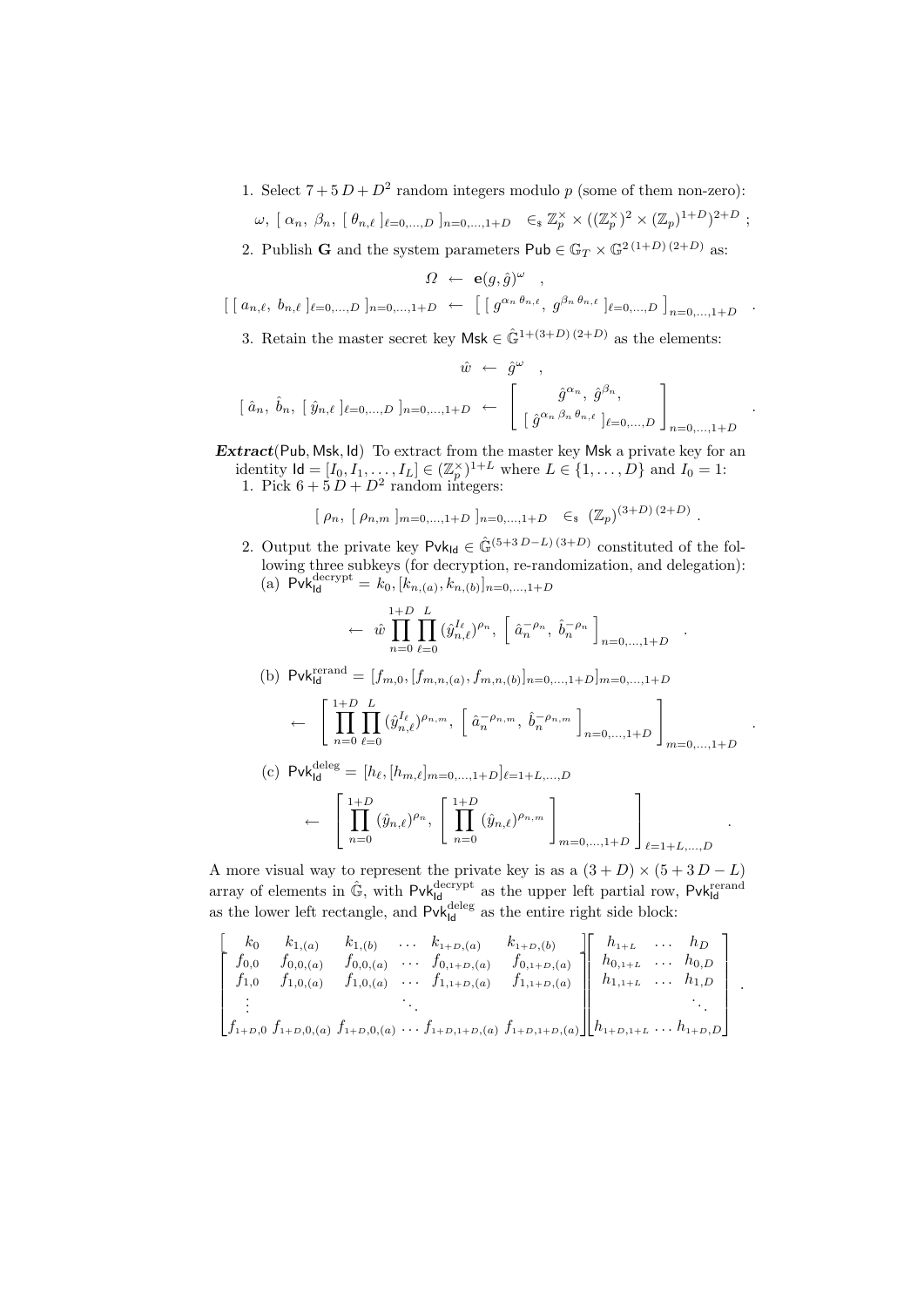Each row on the left can be viewed as a private key in an independent HIBE system (with generalized linear splitting as in Section 4). The main difference is that only  $\mathsf{Pvk}^\text{decrypt}_\mathsf{Id}$  contains the secret  $\hat{w}$ . The rows of  $\mathsf{Pvk}^\text{rerand}_\mathsf{Id}$  are independent HIBE keys for the same Id that do not permit decryption. The elements on the right side provide the delegation functionality: each column in  $\mathsf{Pvk}^{\mathsf{deleg}}_{\mathsf{Id}}$  extends the hierarchy down one level. Delegation works as follows:

Derive(Pub, Pvk<sub>Id|L−1</sub>, Id<sub>L</sub>) To derive a private key for  $\mathsf{Id} = [I_0, I_1, \ldots, I_L] \in$  $(\mathbb{Z}_p^{\times})^{1+L}$  where  $L \in \{2, \ldots, D\}$  and  $I_0 = 1$ , given the parent's private key,  ${\sf Pvk}_{{\sf Id}|L-1} \;=\; [k_0, [k_{n,(a)}, k_{n,(b)}], [f_{m,0}, [f_{m,n,(a)}, f_{m,n,(b)}]], [h_\ell, [h_{m,\ell}]]_{\ell=L,...,D}],$ (where  $n, m$  range over  $\{0, \ldots, 1 + D\}$ ), do the following: 1. Pick  $6 + 5D + D^2$  random integers:

 $[\pi_m, [\pi_{m,m'}]_{m'=0,\dots,1+D}]_{m=0,\dots,1+D} \in_{\text{s}} (\mathbb{Z}_p)^{(3+D)(2+D)}.$ 

- 2. Output the subordinate private key  $\mathsf{Pvk}_{\mathsf{Id}} \in \hat{\mathbb{G}}^{(5+3D-L)(3+D)}$  comprised of Pvk<sup>decrypt</sup>, Pvk<sup>rerand</sup>, and Pvk<sup>deleg</sup>, where:
	- (a) To build  $\mathsf{Pvk}_{\mathsf{Id}}^{\text{derrypt}} = k'_{0}, [k'_{n,(a)}, k'_{n,(b)}]_{n=0,...,1+D}$ , we set, for all n:

$$
k'_{0} \leftarrow (k_{0} \prod_{m=0}^{1+D} (f_{m,0})^{\pi_{m}}) (h_{\ell} \prod_{m=0}^{1+D} (h_{m,\ell})^{\pi_{m}})^{I_{L}}
$$
  

$$
k'_{n,(a)}, k'_{n,(b)} \leftarrow k_{n,(a)} \prod_{m=0}^{1+D} (f_{m,n,(a)})^{\pi_{m}}, k_{n,(b)} \prod_{m=0}^{1+D} (f_{m,n,(b)})^{\pi_{m}}
$$

(b) For  $\mathsf{Pvk}^{\text{rerand}}_{\mathsf{Id}} = [f'_{m',0}, [f'_{m',n,(a)}, f'_{m',n,(b)}]_{n=0,\ldots,1+D}]_{m'=0,\ldots,1+D}$ :

$$
f'_{m',0} \leftarrow \left( \prod_{m=0}^{1+D} (f_{m,0})^{\pi_{m,m'}} \right) \left( \prod_{m=0}^{1+D} (h_{m,\ell})^{\pi_{m,m'}} \right)^{I_L}
$$

$$
f'_{m',n,(a)}, f'_{m',n,(b)} \leftarrow \prod_{m=0}^{1+D} (f_{m,n,(a)})^{\pi_{m,m'}}, \prod_{m=0}^{1+D} (f_{m,n,(b)})^{\pi_{m,m'}}
$$

(c) And for  $\mathsf{Pvk}_{\mathsf{Id}}^{\text{deleg}} = [h'_{\ell}, [h'_{m',\ell}]_{m'=0,\ldots,1+D}]_{\ell=1+L,\ldots,D}$ , we assign:

$$
h'_{\ell} \leftarrow h_{\ell} \prod_{m=0}^{1+D} (h_{m,\ell})^{\pi_m}
$$

$$
h'_{m',\ell} \leftarrow \prod_{m=0}^{1+D} (h_{m,\ell})^{\pi_{m,m'}}
$$

We note that Derive and Extract create private keys with the same structure and distribution. Notice that the Derive algorithm can be interpreted as the combination of two distinct operations: hierarchical delegation and key re-randomization.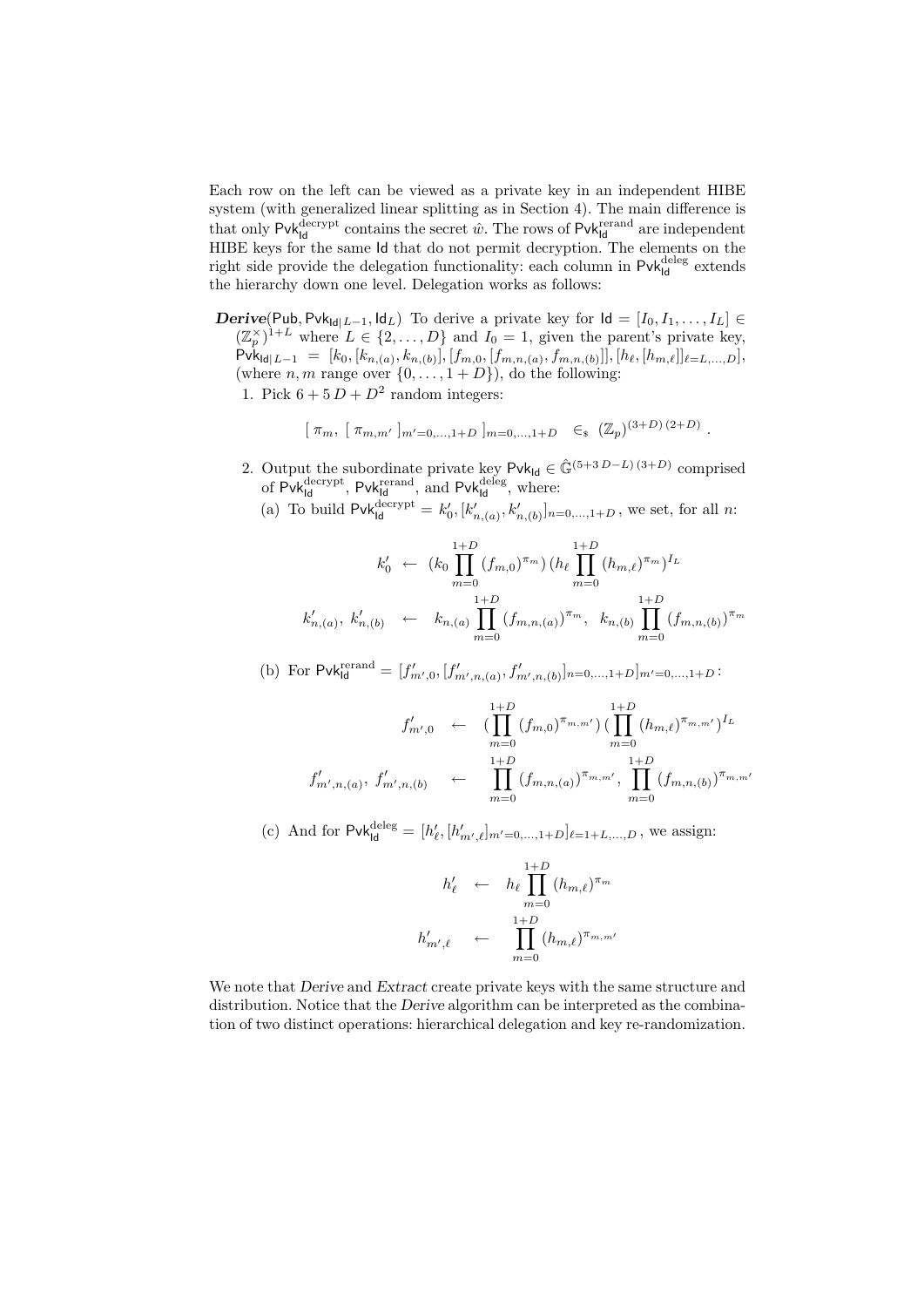- We start by re-randomizing the parent key, conceptually speaking, by performing random linear combinations of all its rows (in the array representation shown earlier). The first row enjoys special treatment: its coefficient into other rows' re-randomization is 0, and its own coefficient is 1.
- We then delegate by transforming the leftmost elements of  $\mathsf{Pvk}_{\mathsf{Id}}^{\mathsf{decrypt}}$  and  $Pvk_{\mathsf{Id}}^{\text{rerand}}$ , in which identities are encoded. Suppose that re-randomization has already occurred, and imagine the resulting  $\mathsf{Pvk}^{\text{decrypt}}_{\mathsf{Id}}$ ,  $\mathsf{Pvk}^{\text{rerand}}_{\mathsf{Id}}$ ,  $\mathsf{Pvk}^{\text{deleg}}_{\mathsf{Id}}$ . Delegation to a child identity  $I_L$  will "consume" the first column of Pvk $_{\mathsf{Id}}^{\mathsf{deleg}}$ : each element is raised to the power of  $I_L$ , and the result is aggregated into the leftmost element of  $\mathsf{Pvk}^\mathrm{decrypt}_\mathsf{Id}$  or  $\mathsf{Pvk}^\mathrm{rerand}_\mathsf{Id}$  on the same row, as follows:

$$
\begin{bmatrix} k_0 & \dots & k_{n,(a)} & k_{n,(b)} & \dots \\ f_{0,0} & \dots & f_{0,n,(a)} & f_{0,n,(b)} & \dots \\ \vdots & \vdots & \vdots & \vdots & \vdots & \vdots \\ f_{m,0} & \dots & f_{m,n,(a)} & f_{m,n,(b)} & \dots \\ \vdots & \vdots & \vdots & \vdots & \vdots & \vdots \\ \vdots & \vdots & \vdots & \vdots & \vdots \\ \end{bmatrix} \rightarrow \begin{bmatrix} k'_0 & \dots \\ f'_{0,0} & \dots \\ \vdots & \vdots \\ f'_{m,0} & \dots \\ \vdots & \vdots \\ \vdots & \vdots \end{bmatrix} \bullet h'_{0,1+L} & \dots & h'_{0,D} \right]
$$

We now turn to the encryption and decryption methods.

- Encrypt(Pub, Id, Msg) To encrypt a given message encoded as a group element Msg  $\in \mathbb{G}_T$  for a given identity  $\mathsf{Id} = [I_0(=1), I_1, \ldots, I_L]$  at level L:
	- 1. Select  $3 + D$  random integers:  $r, [r_n]_{n=0,\dots,1+D} \in {\mathbb{S}}(\mathbb{Z}_p)^{3+D}$ .
	- 2. Output the ciphertext  $\mathsf{CT} = E, c_0, [c_{n,(a)}, c_{n,(b)}]_{n=0,\dots,1+D} \in \mathbb{G}_T \times \mathbb{G}^{5+2D}$ , computed as:

$$
\mathsf{CT} \leftarrow \ \ \mathsf{Msg} \cdot \varOmega^{-r}, \ \ g^r, \quad \Bigg[\left(\prod_{\ell=0}^L b_{n,\ell}^{I_\ell}\right)^{r_n},\ \left(\prod_{\ell=0}^L a_{n,\ell}^{I_\ell}\right)^{r-r_n}\Bigg]_{n=0,\ldots,1+D}
$$

.

Decrypt(Pub, Pvk<sub>Id</sub>, CT) To decrypt a ciphertext CT, using the decryption subkey a private key,  $\mathsf{Pvk}_{\mathsf{Id}}^{\text{decrypt}} = [k_0, [k_{n,(a)}, k_{n,(b)}]_{n=0,\ldots,1+D}]$ , compute:

$$
\hat{\text{Msg}} \leftarrow E \cdot \mathbf{e}(c_0, k_0) \prod_{n=0}^{1+D} \mathbf{e}(c_{n,(a)}, k_{n,(a)}) \mathbf{e}(c_{n,(b)}, k_{n,(b)}) \in \mathbb{G}_T.
$$

Encryption can be made very cheap with a bit of caching since the exponentiation bases never change. Decryption is also fairly efficient since all the pairings in the product can be computed at once using a "multi-pairing" approach [21], which is similar to multi-exponentiation. One can also exploit the fact that all the  $k...$ are fixed for a given recipient to perform advantageous pre-computations [3].

# 6 Consistency and Security

The following theorems state that extracted and delegated private keys are identically distributed, and that extraction, encryption, and decryption, are consistent. We remark that Theorem 1 is not essential for the security model, but it is nice to have and it is also useful to prove Theorem 2.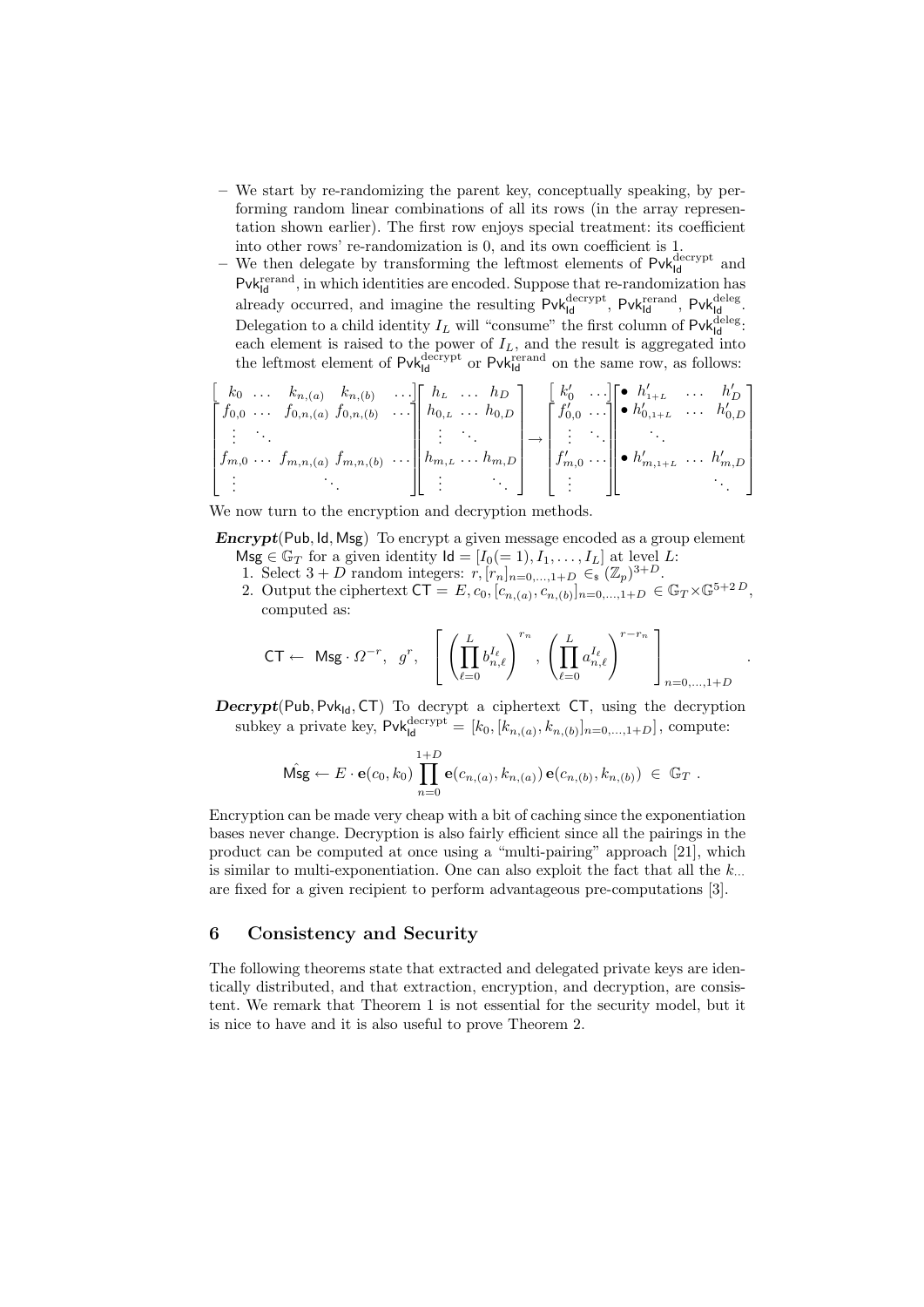Theorem 1. Private keys calculated by Derive and Extract have the same distribution.

Theorem 2. The Anonymous HIBE scheme is internally consistent.

We now state the basic security theorems for the A-HIBE scheme. The selective-ID security reductions are almost tight and hold in the standard model. We only consider recipient anonymity, since sender anonymity is trivially attainable in an unauthenticated encryption scheme.

**Theorem 3 (Confidentiality).** Suppose that **G** upholds the  $(\tau, \epsilon)$ -Decision BDH assumption. Then, against a selective-ID adversary that makes at most q private key extraction queries, the HIBE scheme of Section 5 is  $(q, \tilde{\tau}, \tilde{\epsilon})$ -INDsID-CPA secure in **G** with  $\tilde{\tau} \approx \tau$  and  $\tilde{\epsilon} = \epsilon - (3 + D) q/p$ .

**Theorem 4 (Anonymity).** Suppose that **G** upholds the  $(\tau, \epsilon)$ -Decision Linear assumption. Then, against a selective-ID adversary that makes q private key extraction queries, the HIBE scheme of Section 5 is  $(q, \tilde{\tau}, \tilde{\epsilon})$ -ANON-sID-CPA secure in **G** with  $\tilde{\tau} \approx \tau$  and  $\tilde{\epsilon} = \epsilon - (2 + D)(7 + 3D) q/p$ .

For completeness, we mention that based on the above theorems it is easy to secure the scheme against active adversaries, i.e., adaptive-ID and CCA2. Adaptive-identity security can be obtained using the Waters [31] technique, or by using random oracles [5, §7], although these methods only work for shallow hierarchies. Adaptive chosen-ciphertext security can be achieved very effectively using one of several techniques [15, 11, 13], all of which are applicable here.

## 7 Conclusion

We presented a provably anonymous IBE and HIBE scheme without random oracles, which resolves an open question from CRYPTO 2005 regarding the existence of anonymous HIBE systems.

Our constructions make use of a novel "linear-splitting" technique which prevents an attacker from testing the intended recipient of ciphertexts, yet allows for the use of randomized private IBE keys. In the hierarchical case, we add to this a new "multi-simulation" proof device that permits multiple HIBE subsystems to concurrently re-randomize each other. Security is based solely on the Linear assumption in bilinear groups.

Our basic scheme is very efficient, a factor two slower than (non-anonymous) Boneh-Boyen  $BB_1$  and  $BB_2$  encryption, and quite faster than Boneh-Franklin. The full hierarchical scheme remains practical with its quadratic private key size, and its linear ciphertext size, encryption time, and decryption time, as functions of the depth of the hierarchy.

### Acknowledgements

The authors would like to thank Mihir Bellare, Dan Boneh, and Hovav Shacham for helpful discussions, as well as the anonymous referees for useful comments.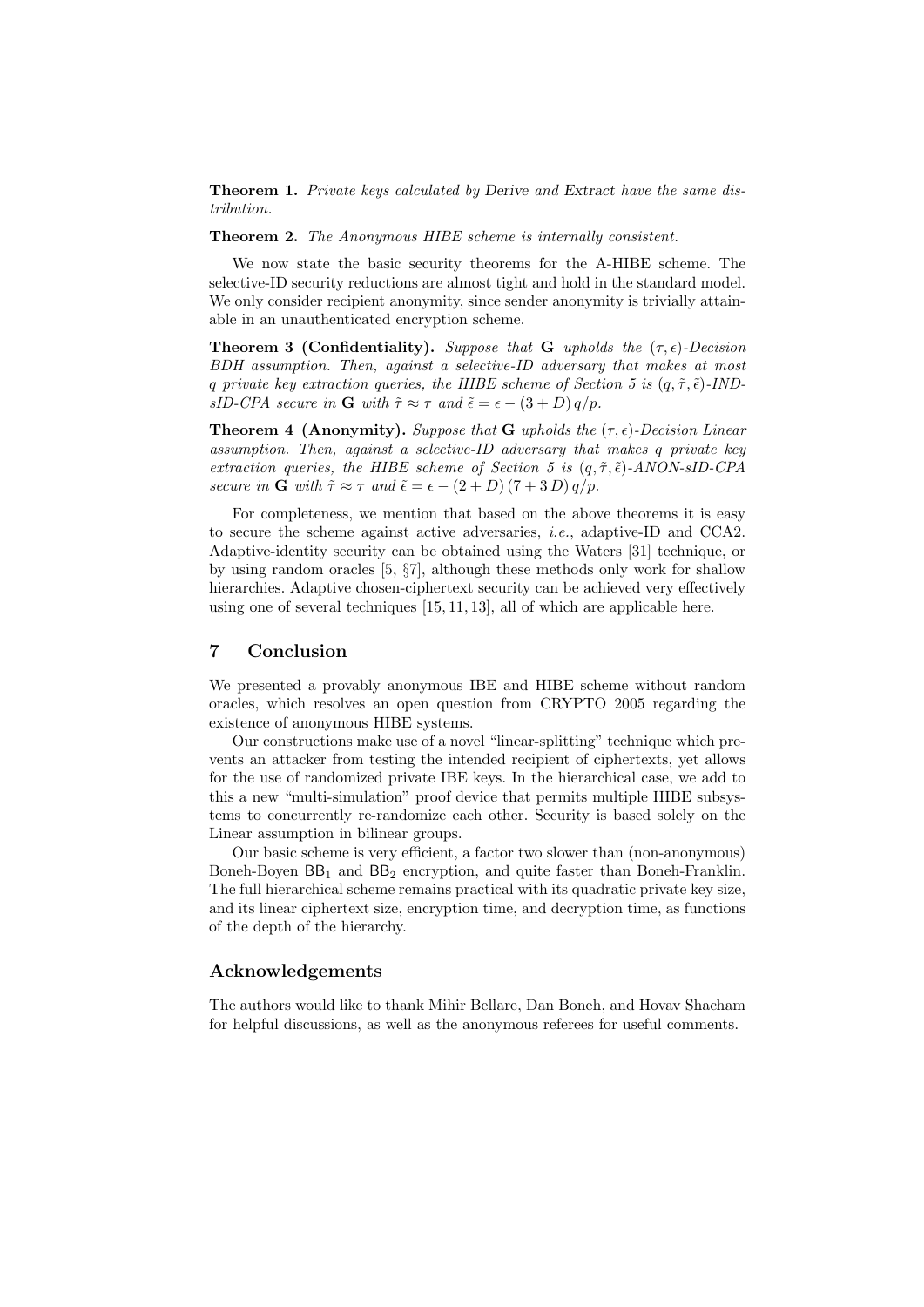# References

- 1. Michel Abdalla, Mihir Bellare, Dario Catalano, Eike Kiltz, Tadayoshi Kohno, Tanja Lange, John Malone-Lee, Gregory Neven, Pascal Paillier, and Haixia Shi. Searchable encryption revisited: Consistency properties, relation to anonymous IBE, and extensions. In Advances in Cryptology—CRYPTO 2005, Lecture Notes in Computer Science, pages 205–22. Springer-Verlag, 2005.
- 2. Paulo S. L. M. Barreto and Michael Naehrig. Pairing-friendly elliptic curves of prime order. Cryptology ePrint Archive, Report 2005/133, 2005. http://eprint. iacr.org/.
- 3. Paulo S.L.M. Barreto, Hae Y. Kim, Ben Lynn, and Michael Scott. Efficient algorithms for pairing-based cryptosystems. Cryptology ePrint Archive, Report 2002/008, 2002. http://eprint.iacr.org/.
- 4. Mihir Bellare, Alexandra Boldyreva, Anand Desai, and David Pointcheval. Keyprivacy in public-key encryption. In Proceedings of ASIACRYPT 2001, Lecture Notes in Computer Science, pages 566–82. Springer-Verlag, 2001.
- 5. Dan Boneh and Xavier Boyen. Efficient selective-ID secure identity based encryption without random oracles. In Advances in Cryptology-EUROCRYPT 2004, volume 3027 of Lecture Notes in Computer Science, pages 223–38. Springer-Verlag, 2004.
- 6. Dan Boneh and Xavier Boyen. Secure identity based encryption without random oracles. In Advances in Cryptology—CRYPTO 2004, volume 3152 of Lecture Notes in Computer Science, pages 443–59. Springer-Verlag, 2004.
- 7. Dan Boneh, Xavier Boyen, and Eu-Jin Goh. Hierarchical identity based encryption with constant size ciphertext. In Advances in Cryptology—EUROCRYPT 2005, volume 3494 of Lecture Notes in Computer Science, pages 440–56. Springer-Verlag, 2005.
- 8. Dan Boneh, Xavier Boyen, and Hovav Shacham. Short group signatures. In Advances in Cryptology—CRYPTO 2004, volume 3152 of Lecture Notes in Computer Science, pages 41–55. Springer-Verlag, 2004.
- 9. Dan Boneh, Giovanni Di Crescenzo, Rafail Ostrovsky, and Giuseppe Persiano. Public key encryption with keyword search. In Advances in Cryptology—EUROCRYPT 2004, volume 3027 of Lecture Notes in Computer Science, pages 506–22. Springer-Verlag, 2004.
- 10. Dan Boneh and Matthew Franklin. Identity-based encryption from the Weil pairing. SIAM Journal of Computing, 32(3):586–615, 2003. Extended abstract in Advances in Cryptology—CRYPTO 2001.
- 11. Dan Boneh and Jonathan Katz. Improved efficiency for CCA-secure cryptosystems built using identity based encryption. In Proceedings of CT-RSA 2005, volume 3376 of Lecture Notes in Computer Science. Springer-Verlag, 2005.
- 12. Xavier Boyen. Multipurpose identity-based signcryption: A Swiss Army knife for identity-based cryptography. In Advances in Cryptology—CRYPTO 2003, volume 2729 of Lecture Notes in Computer Science, pages 383–99. Springer-Verlag, 2003.
- 13. Xavier Boyen, Qixiang Mei, and Brent Waters. Direct chosen ciphertext security from identity-based techniques. In ACM Conference on Computer and Communications  $Security-CCS$  2005. ACM Press, 2005.
- 14. Ran Canetti, Shai Halevi, and Jonathan Katz. A forward-secure public-key encryption scheme. In Advances in Cryptology—EUROCRYPT 2003, volume 2656 of Lecture Notes in Computer Science. Springer-Verlag, 2003.